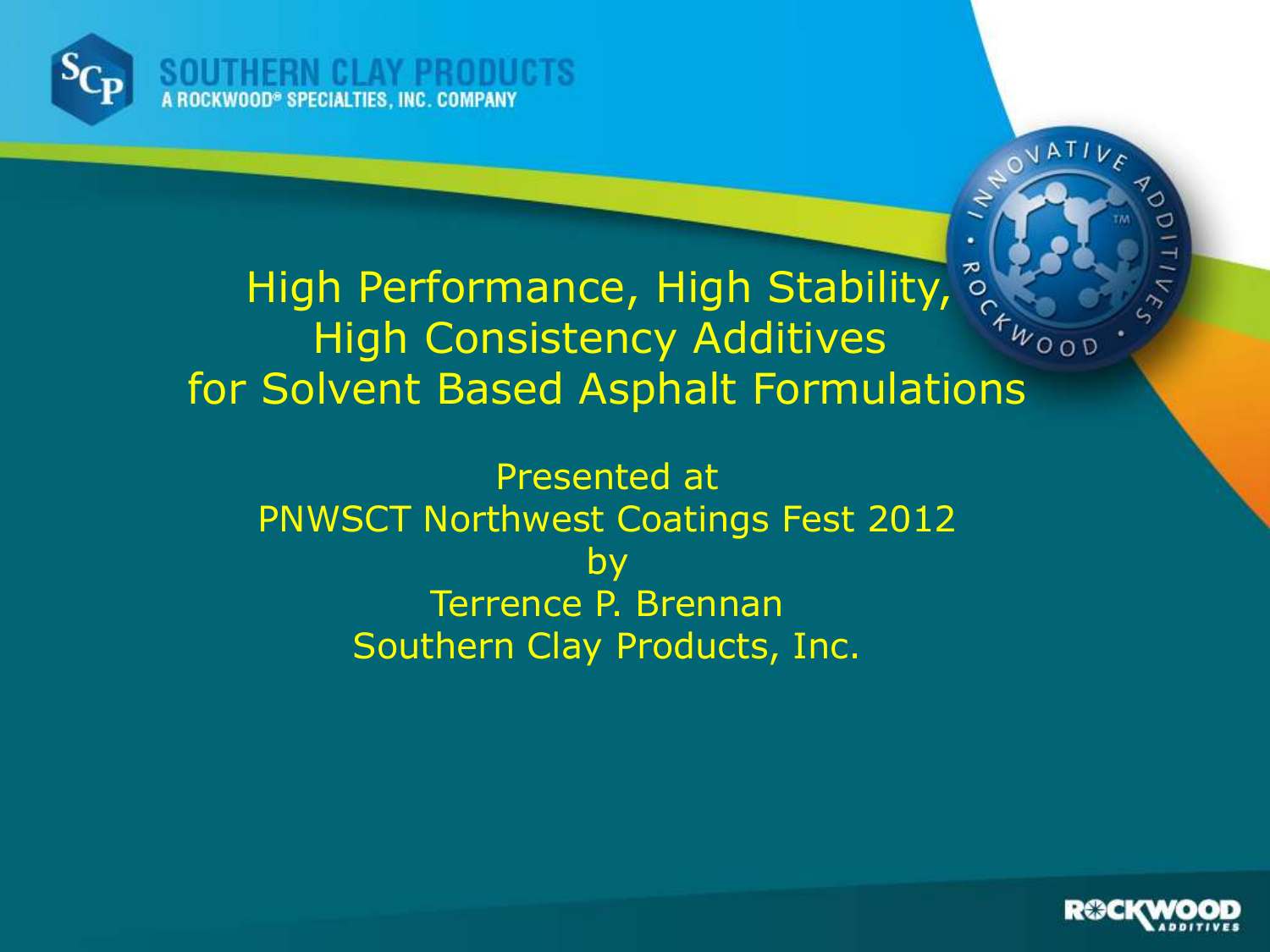The bulk of solvent based asphalt systems that use rheology modifiers today use an in-situ process that employs attapulgite and PA-14 acetate surfactant.

This approach has been used for many years, but there are performance issues the industry has been forced to accept for a number of reasons.

Recent evaluations and analyses of these systems have found a reasonable alternative technology which will be presented today.



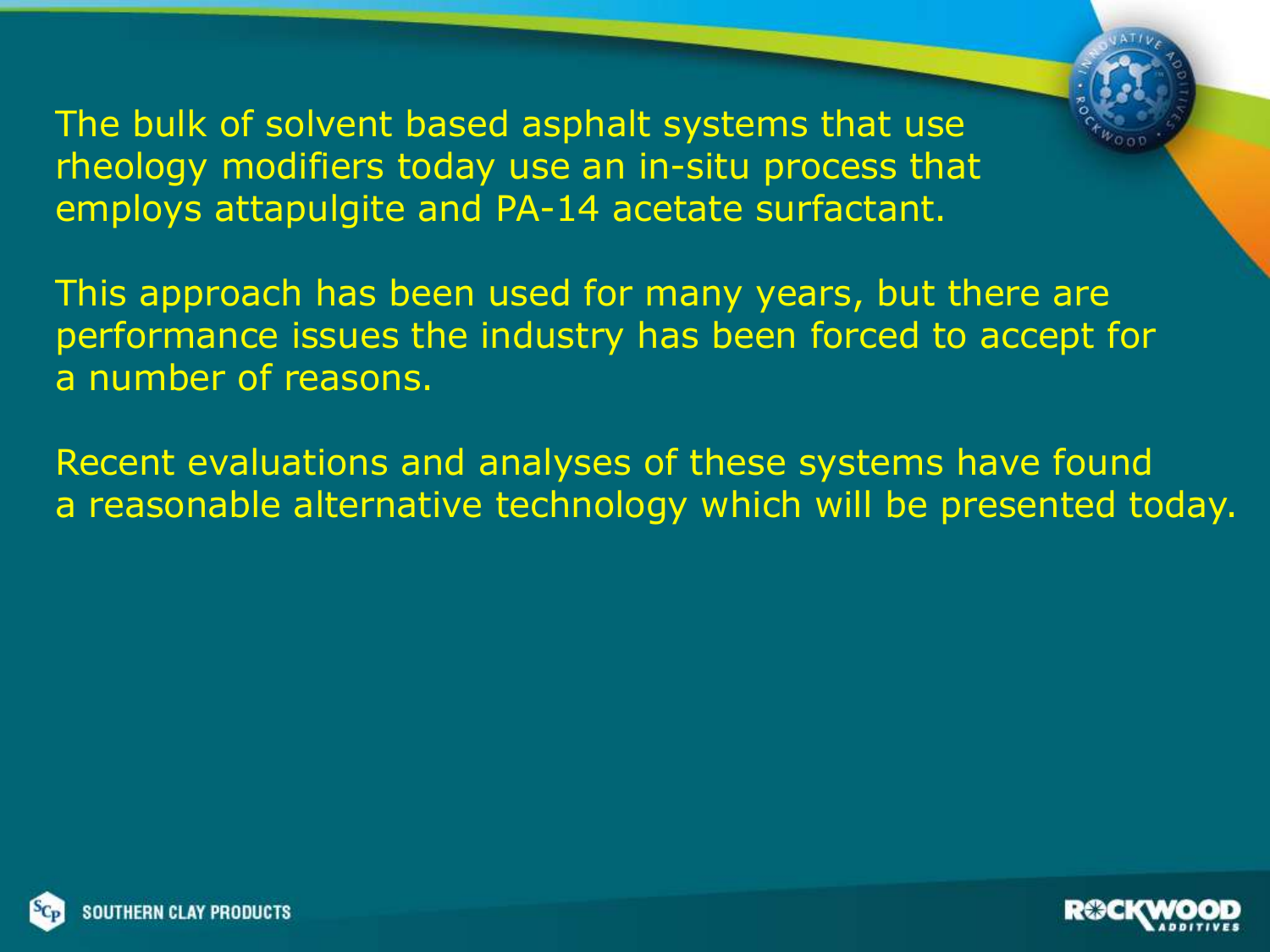

- **Anti-settling**
- **Anti-separation (syneresis control)**
- **Sag and flow control**
- **General thickening**



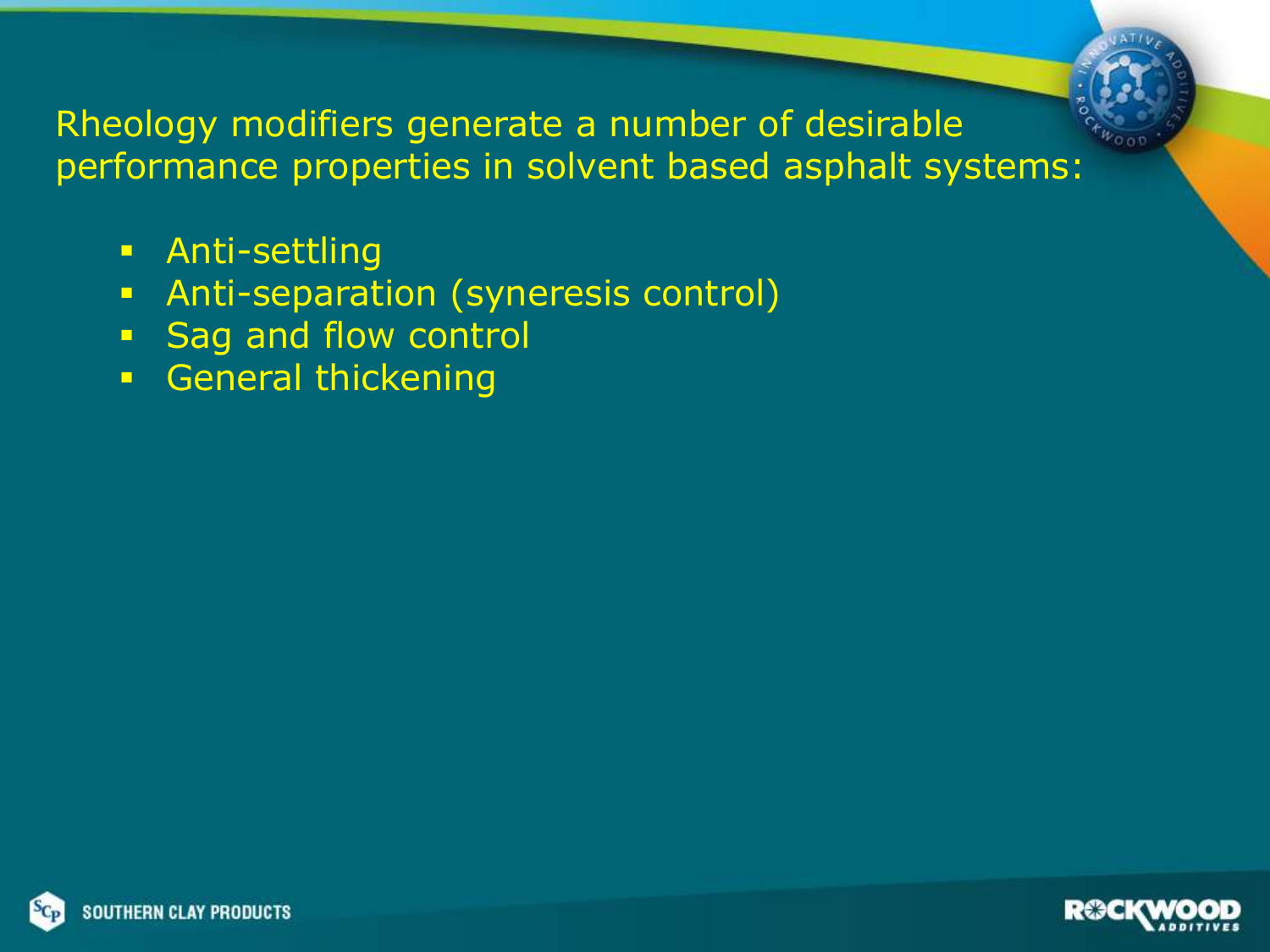Current technology, while no doubt familiar to manufacturers has been widely reported to have measurable real world problems:

- **EXEDENT:** Inconsistent in-plant viscosity reproducibility
- **Field returns due to settling**
- **Field returns due to separation**
- **Application issues and field returns due to poor** viscosity stability



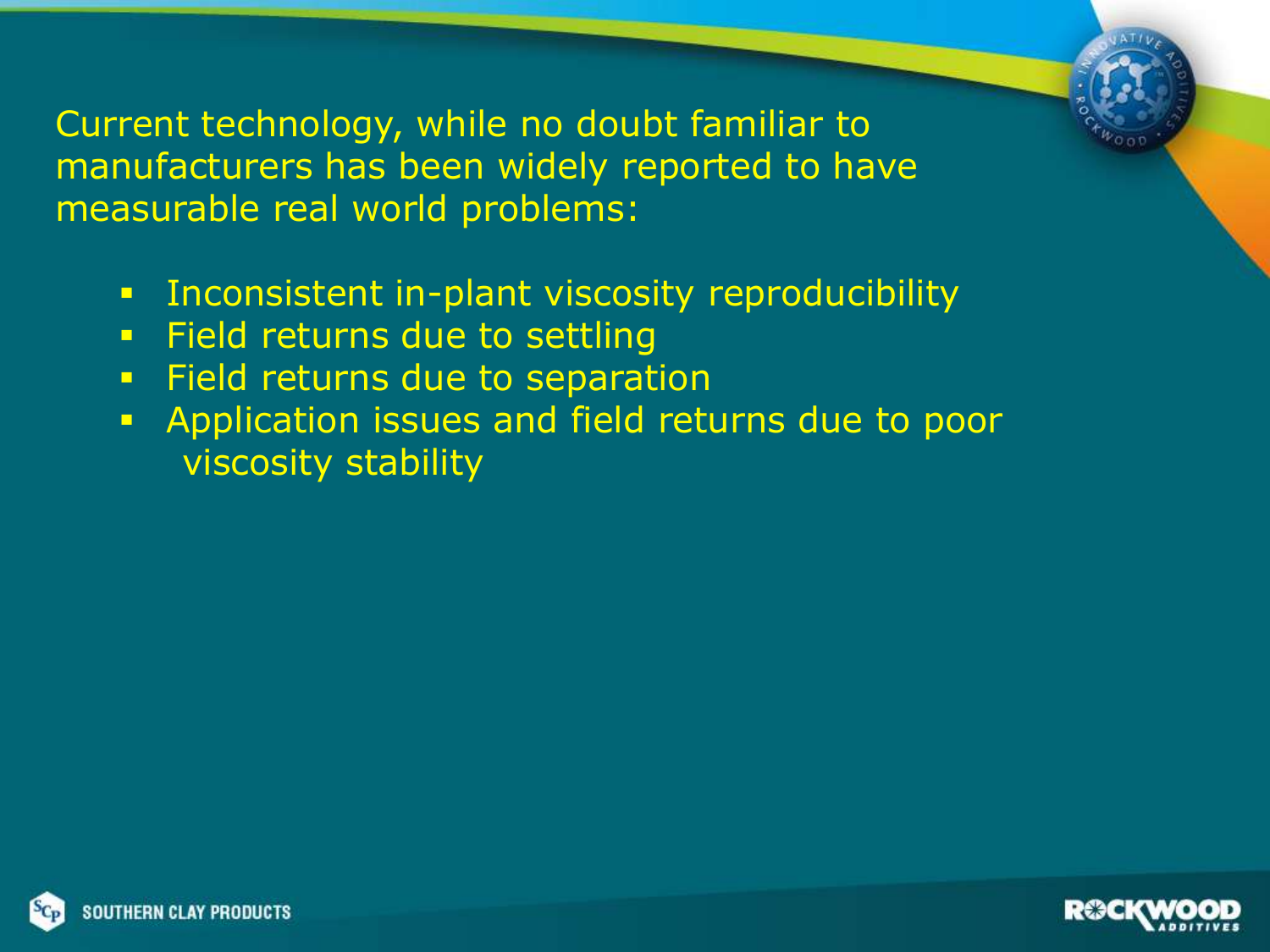A simple analysis of known variables in the formulated product gives significant insight into the source of the problems:

- **Attapulgite can be of 80 to 100% purity**
- **Attapulgite can have from 2% to 14% moisture**
- PA-14 Acetate, while nominally 100% active, can have some impurities
- **Order of addition and shear conditions are not always** tightly controlled



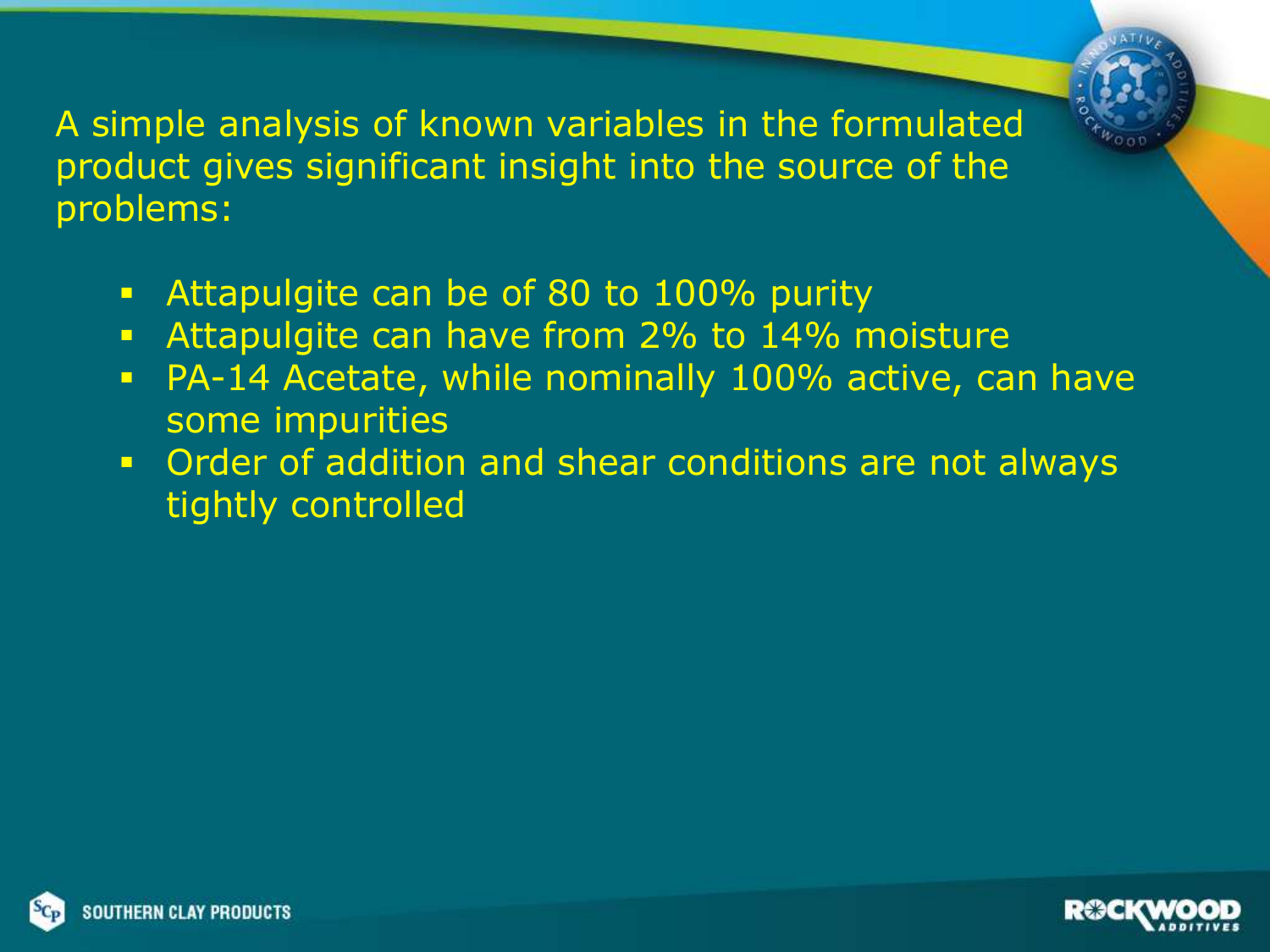







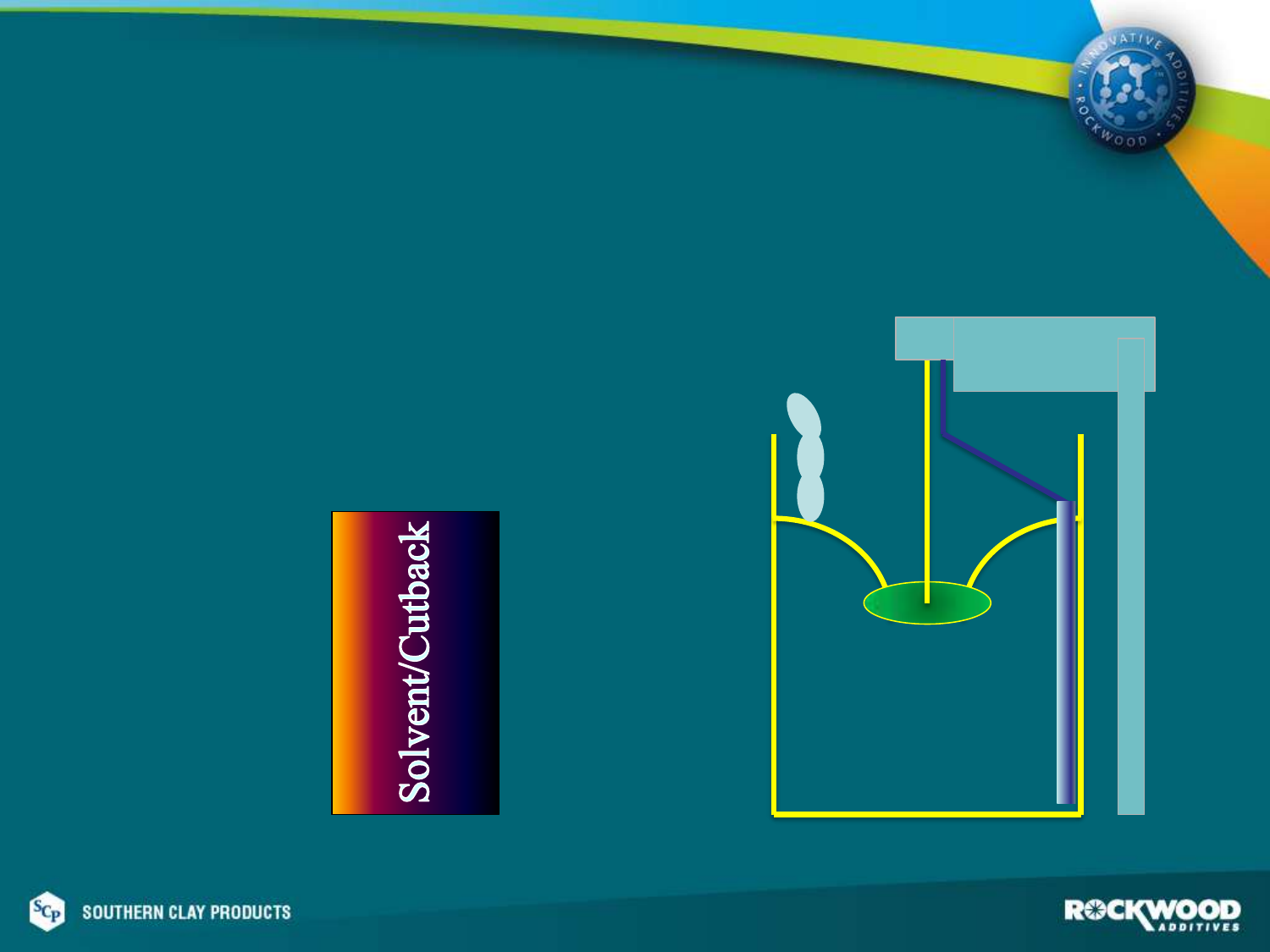





IATIV

twood

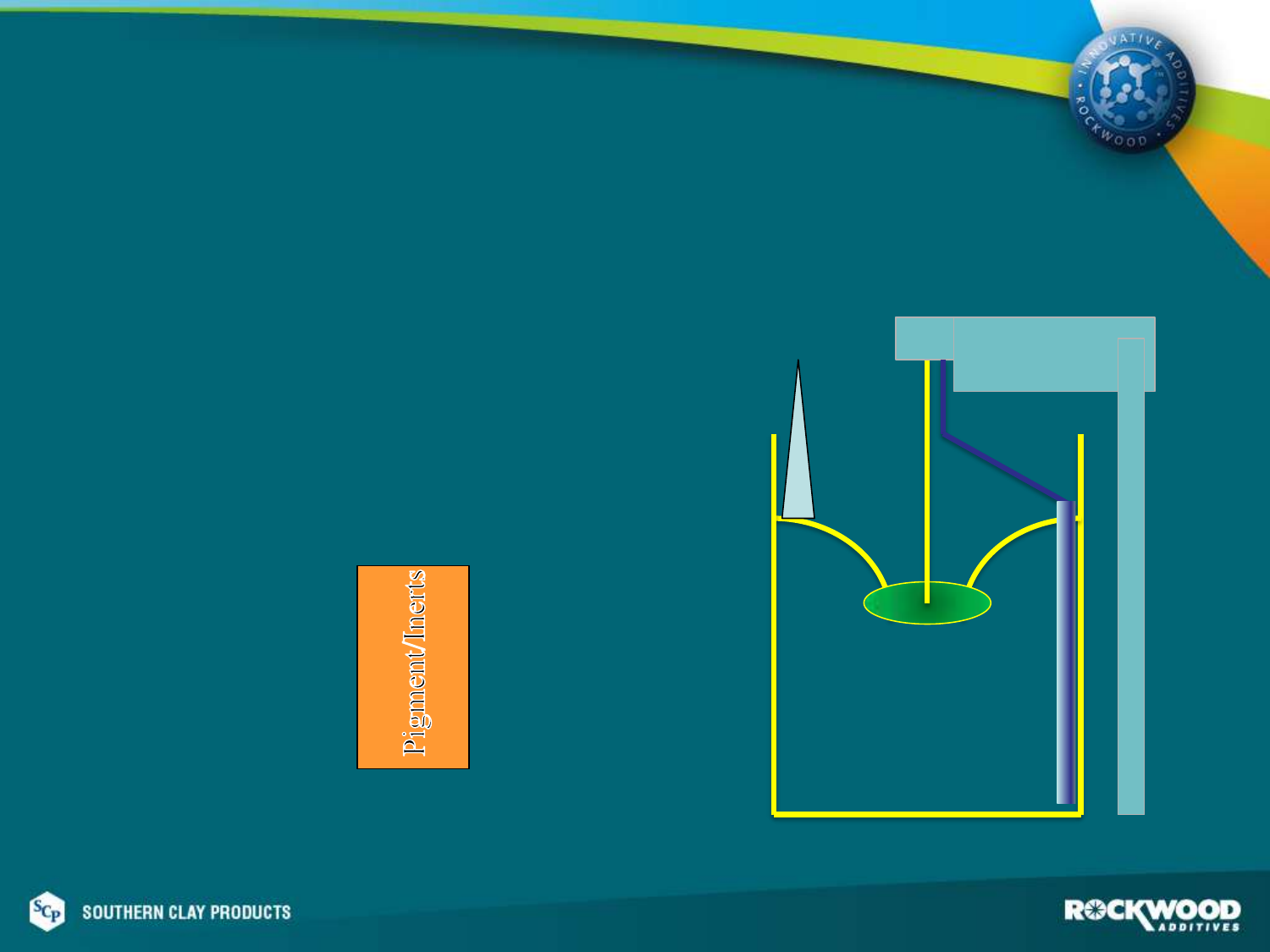





IATIL

 $v_{\rm con}$ 

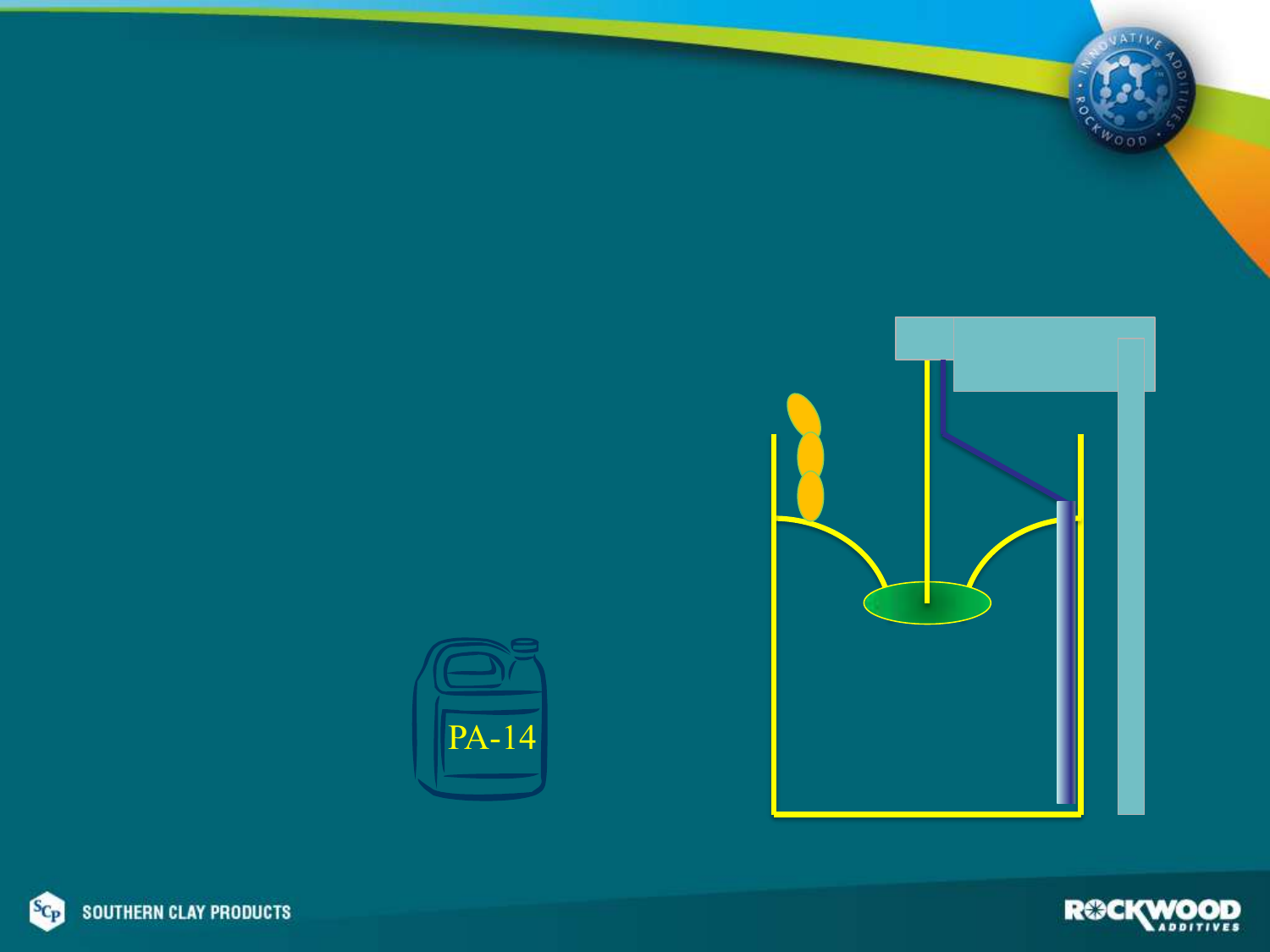

- Variations in the degree of mixing/shear
- **Variations in the time of mixing**
- Variations in the time between materials being added
- **Order of addition variations**



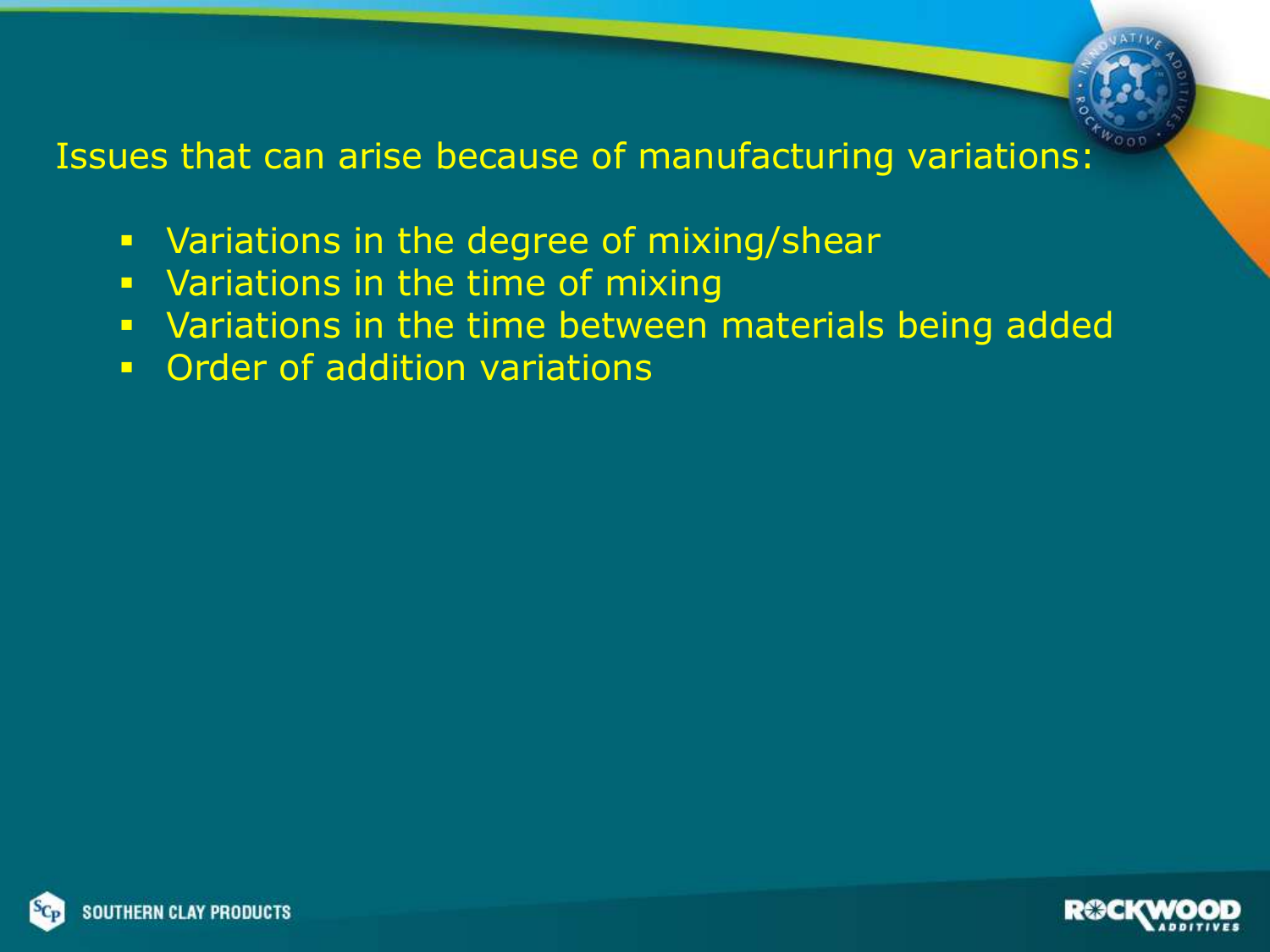- **Variations in the degree of mixing/shear**
- 1) Inadequate shear:
	- a) Poor solubilization of cutback
	- b) Poor dispersion of attapulgite
	- c) Inadequate wetting/dispersion of inerts/pigments
	- 2) Over-shear:
	- a) Degradation of attapulgite  $\sqrt{7}$



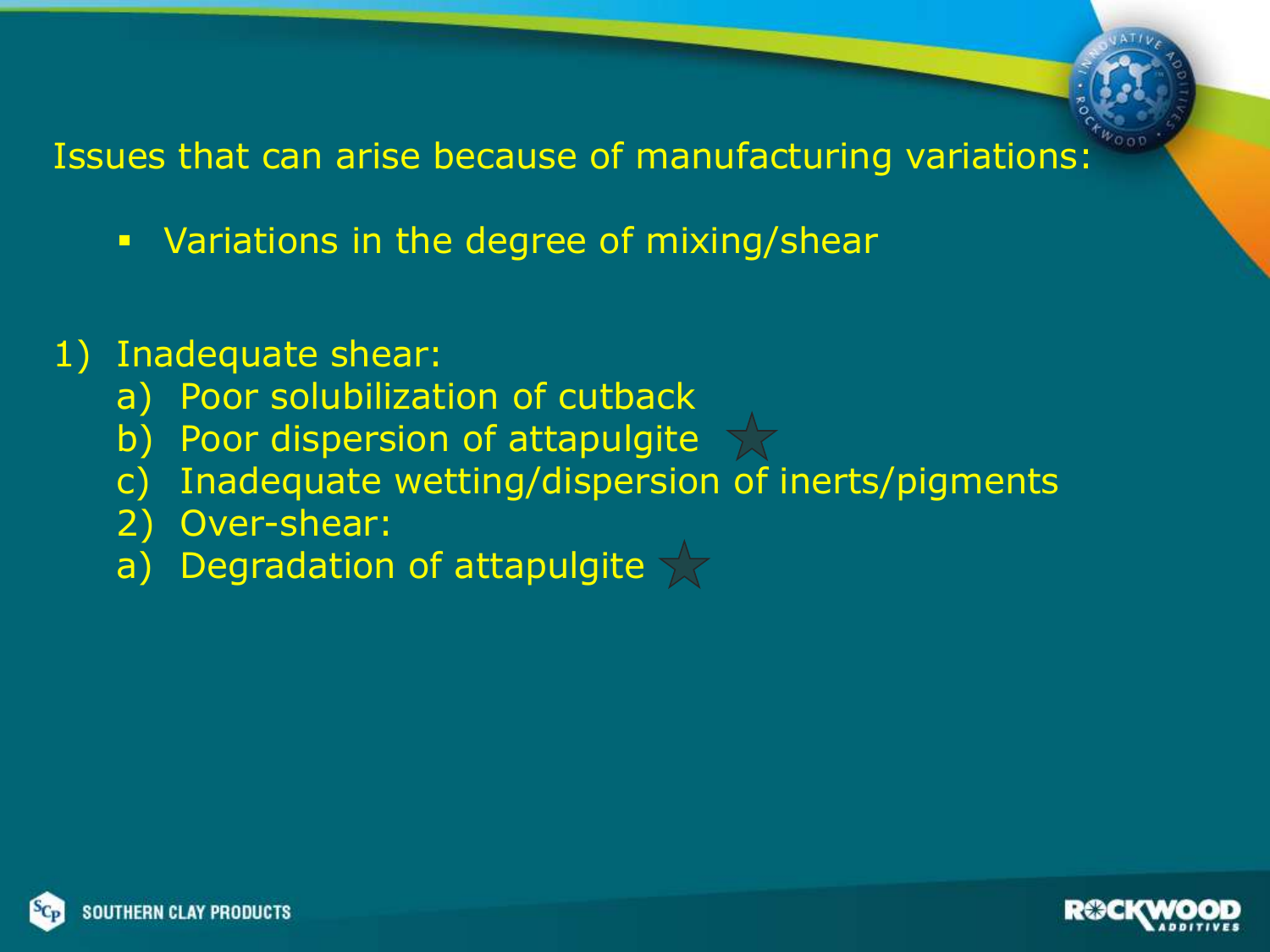

- **•** Variations in the time of mixing
- 1) Inadequate mixing:
	- a) Post wetting of inerts/pigments
	- b) Inconsistent adsorption of PA-14 on to attapulgite  $\sqrt{2}$
	- 2) Over-mixing:
	- a) Excess temperature can raise solids
	- b) Excess temperature can speed rate of PA-14 adsorption



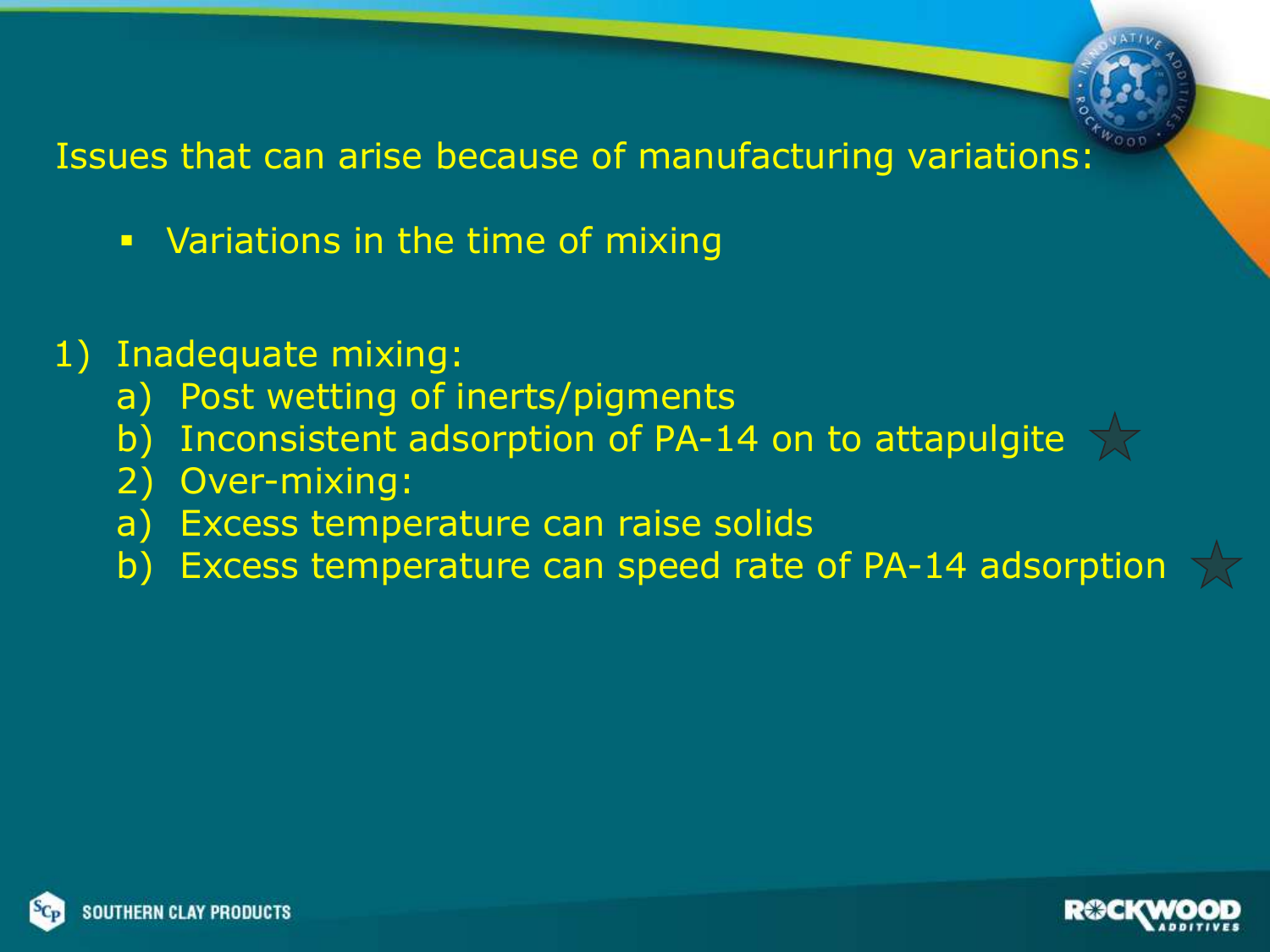- Variations in the time between materials being added
- 1) Attapulgite
	- a) Insufficient time before addition of PA-14 can result in poor dispersion and poor reaction of PA-14 to attapulgite.
	- b) Insufficient time after addition of PA-14 can result in PA-14 reacting to other materials in formulation



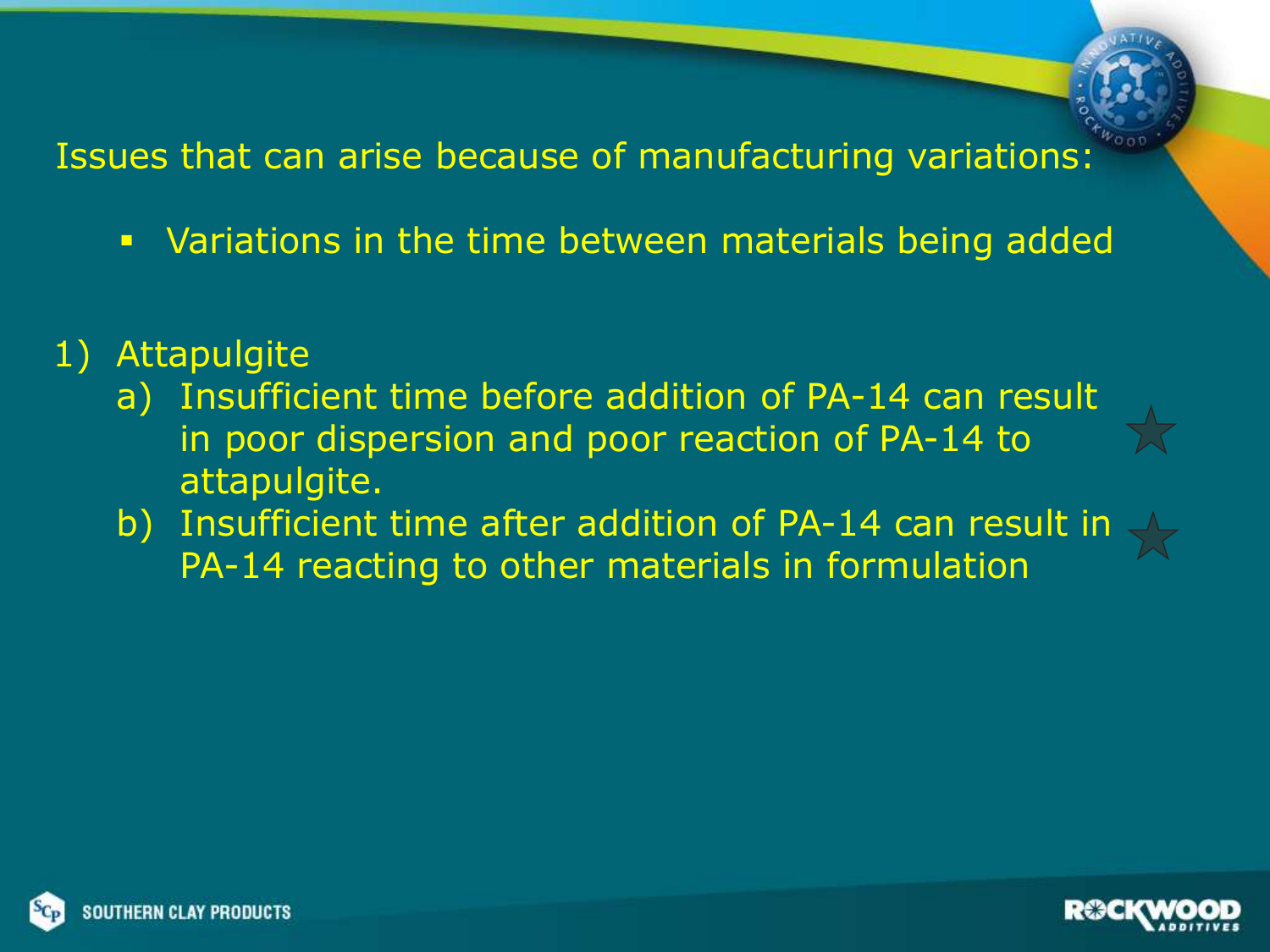- **Order of addition variations**
- 1) Early addition of PA-14 can result in PA-14 encapsulating attapulgite and other inerts and preventing dispersion
- 2) Late addition of PA-14 can result in PA-14 adsorbing onto surfaces other than attapulgite.
- 3) Late addition of attapulgite can lessen degree of dispersion.



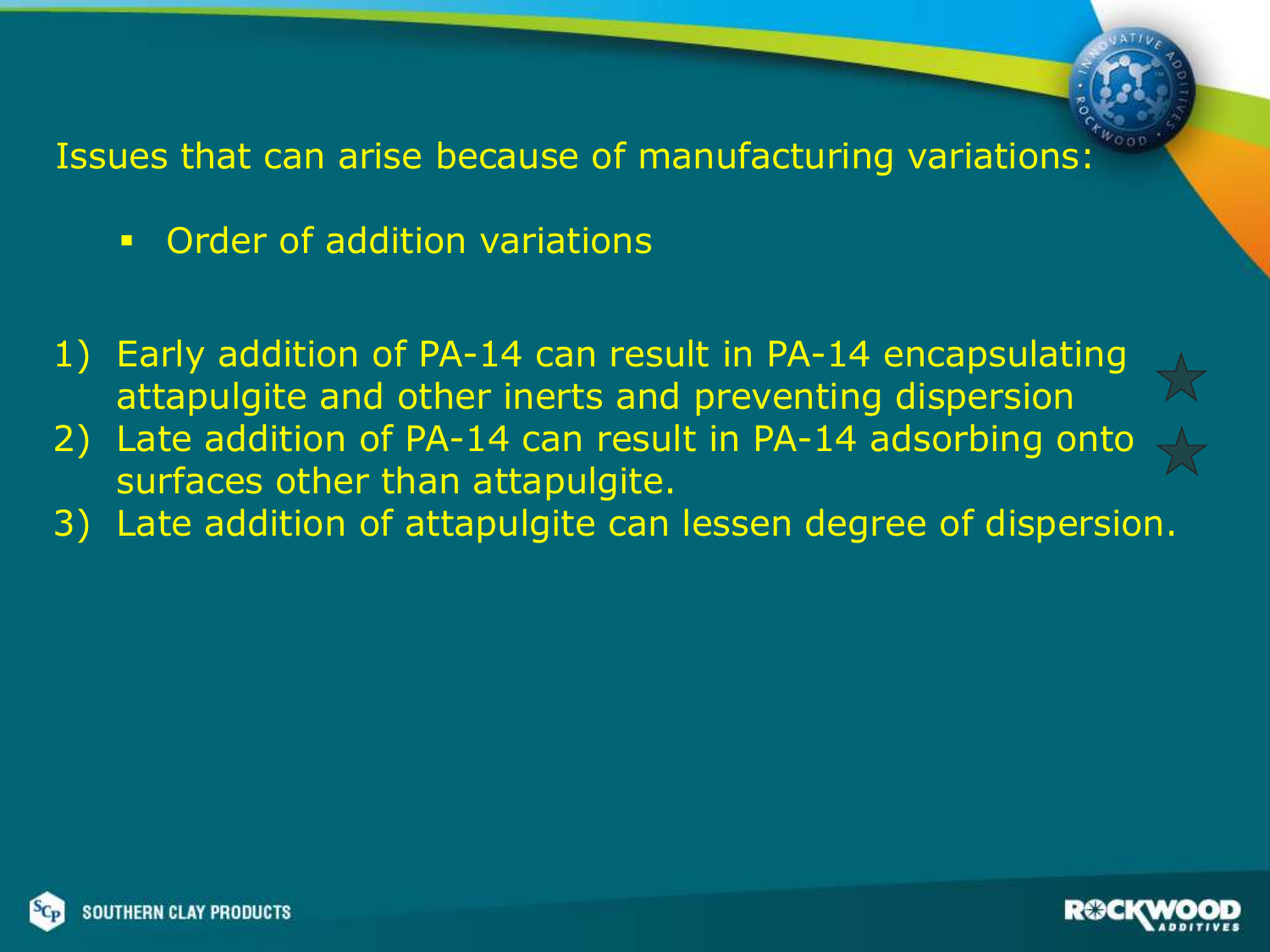#### Organoclay Treatment Optimization



#### LOI



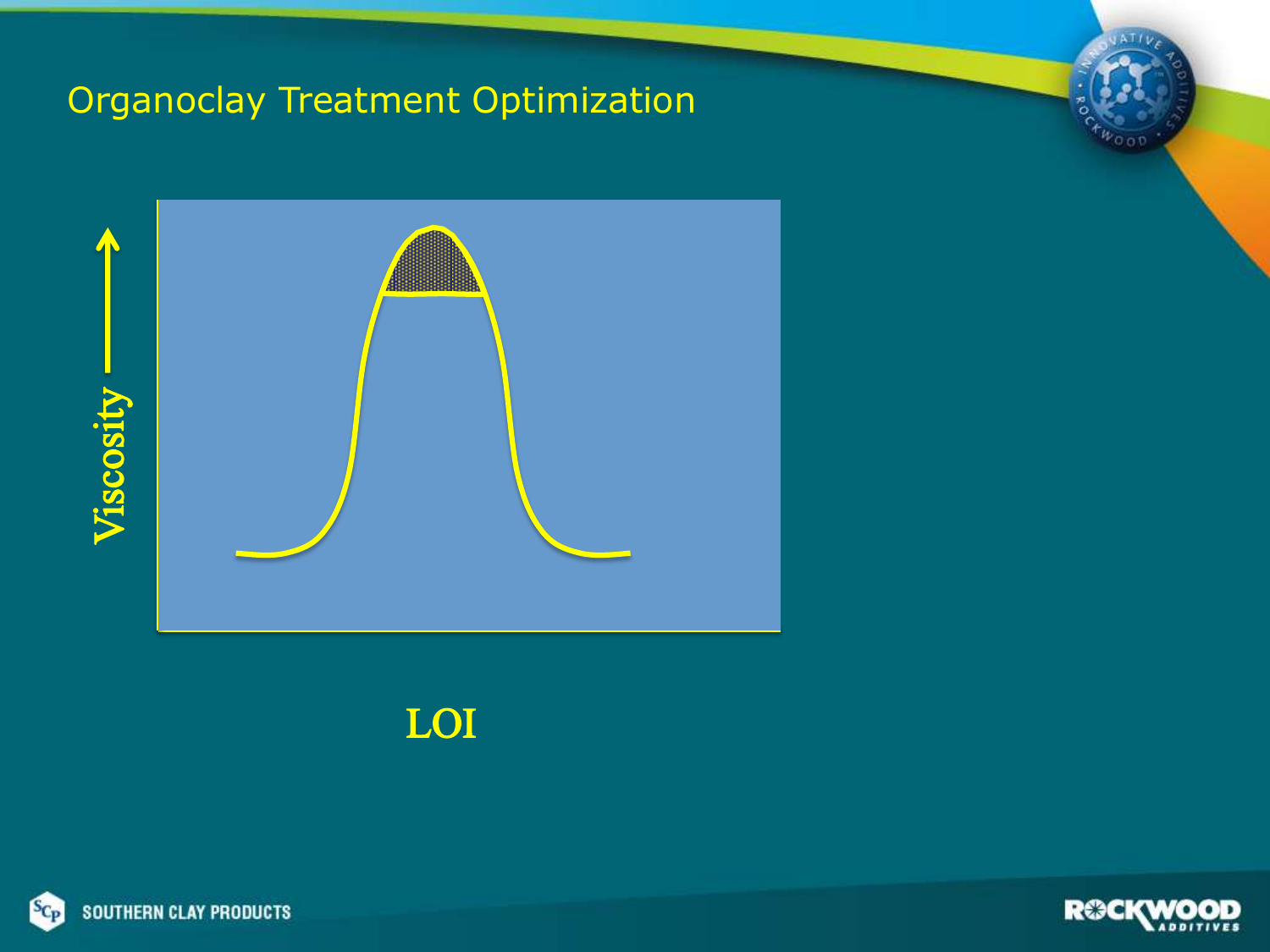#### Typical Attapulgite/PA-14 Treatment



#### **IDEAL**

5.5 gms. clay \* .90 solids 4.95 dry grams \* .85 purity 4.20 grams attapulgite

Treated with 0.7 gms. 100% PA-14

 $0.7/4.9 = 14.3$ 

**Typical natural variability** due to other species being present in mix  $\pm$  0.5 units



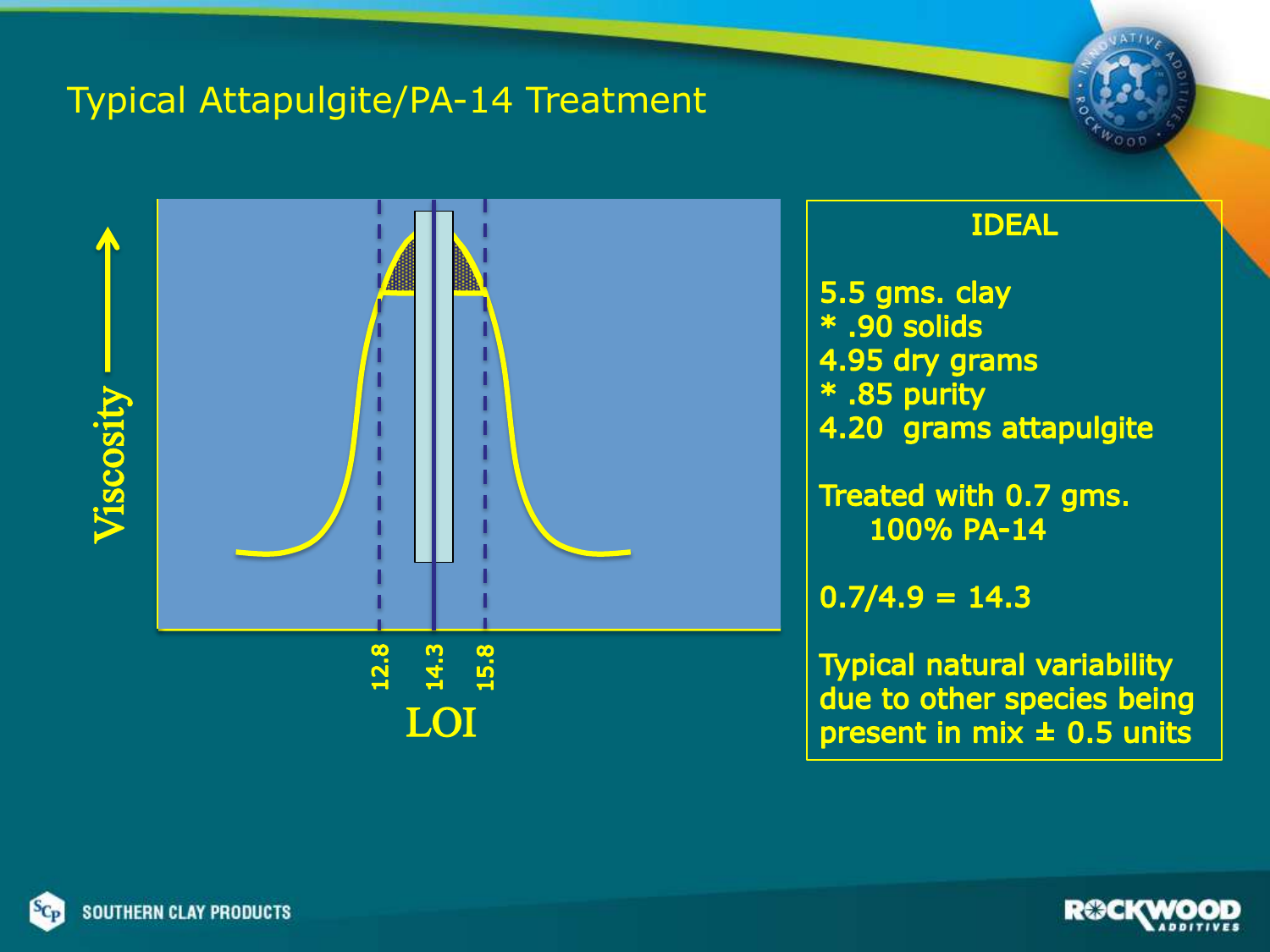#### Attapulgite/PA-14 Treatment Variation 1





**Variation 1 Low Moisture Clay** 

5.5 gms. clay \* .98 solids 5.40 dry grams \* .85 purity 4.60 grams attapulgite

Treated with 0.7 gms. 100% PA-14

 $0.7/5.3 = 13.2$ 

+ poor initial dispersibility



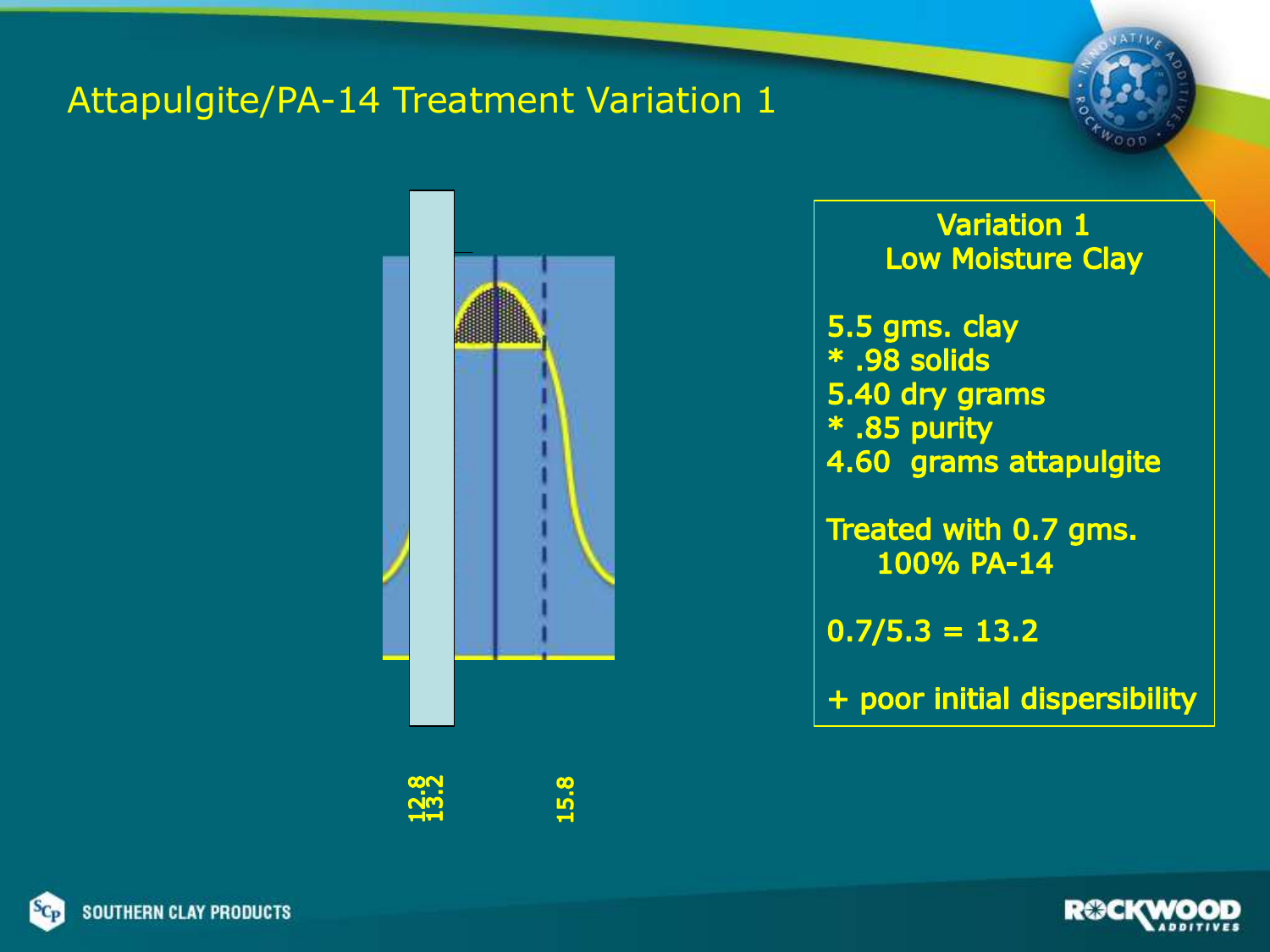#### Attapulgite/PA-14 Treatment Variation 2



**Variation 2 High Purity Clay** 

5.5 gms. clay \* .90 solids 4.95 dry grams \* .95 purity 4.70 grams attapulgite

Treated with 0.7 gms. 100% PA-14

 $0.7/5.4 = 13.0$ 



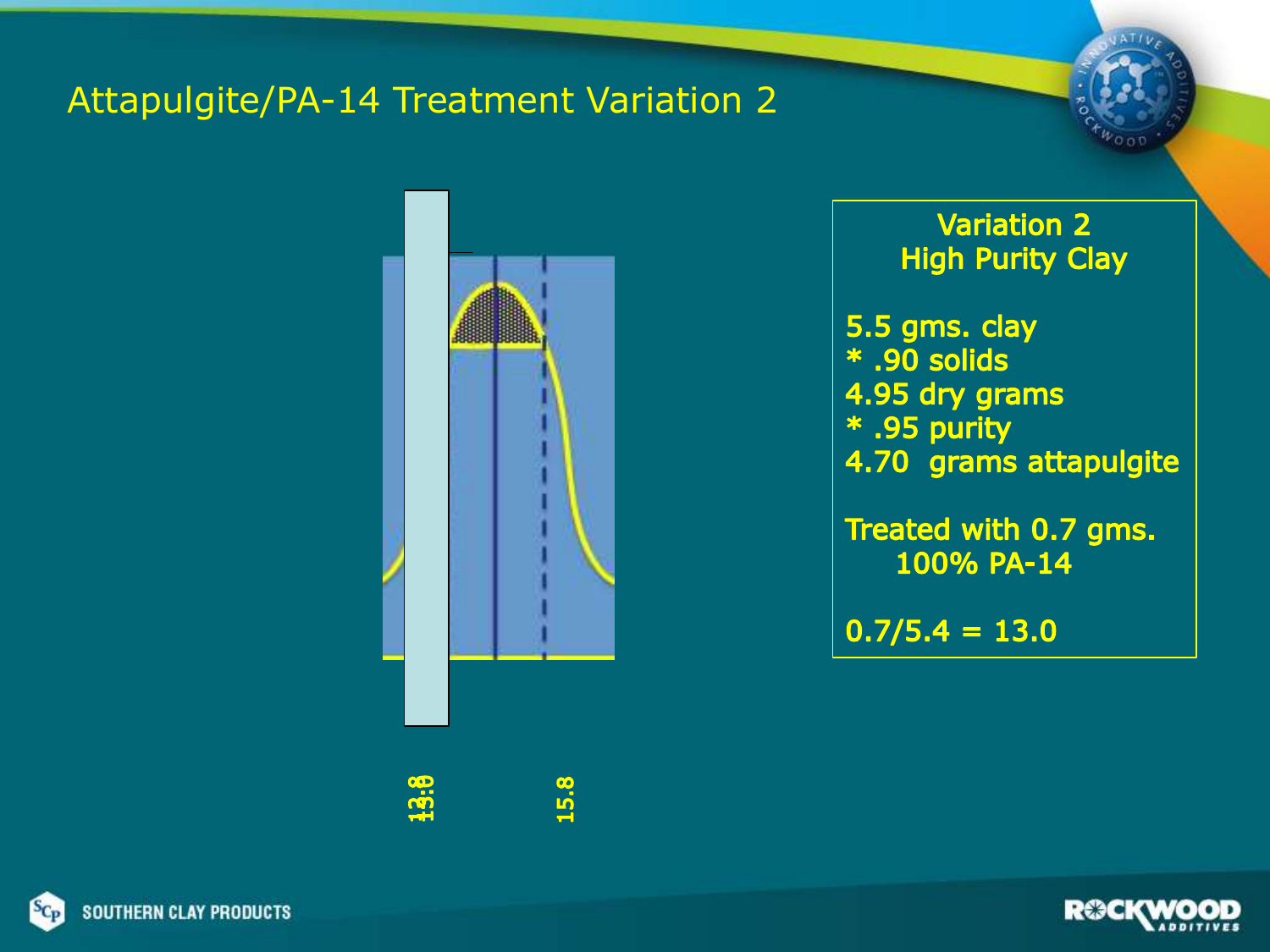#### Attapulgite/PA-14 Treatment Variation 1+2

12.0<br>12.8 15.8

Variation 1+2 **High Purity Clay With Low Moisture** 

5.5 gms. clay \* .98 solids 5.40 dry grams \* .95 purity 5.12 grams attapulgite

Treated with 0.7 gms. 100% PA-14

 $0.7/5.82 = 12.0$ 



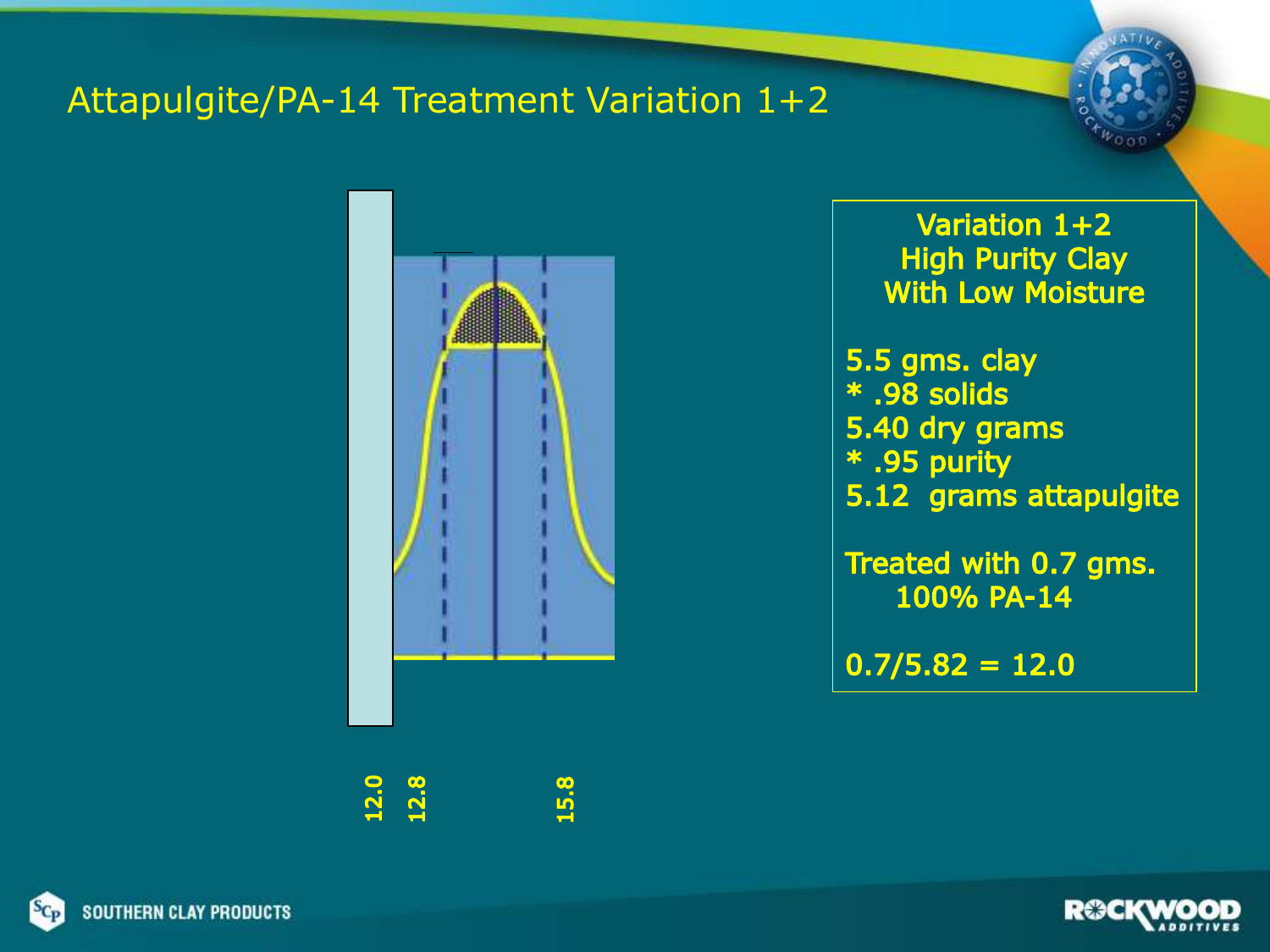#### Attapulgite/PA-14 Treatment Variation 1+2



**Poor dispersion of attapulgite**

**Degradation of attapulgite**

**Inconsistent adsorption of PA-14 on to attapulgite**

**Excess temperature can speed rate of PA-14 adsorption**

**Insufficient time before addition of PA-14 can result in poor dispersion and poor reaction to attapulgite.**

**Insufficient time after addition of PA-14 can result in PA-14 reacting to other materials in formulation**

**Early addition of PA-14 can result in PA-14 encapsulating attapulgite and other inerts and preventing dispersion**

**or**

**Late addition of PA-14 can result in PA-14 adsorbing onto surfaces other than attapulgite.**

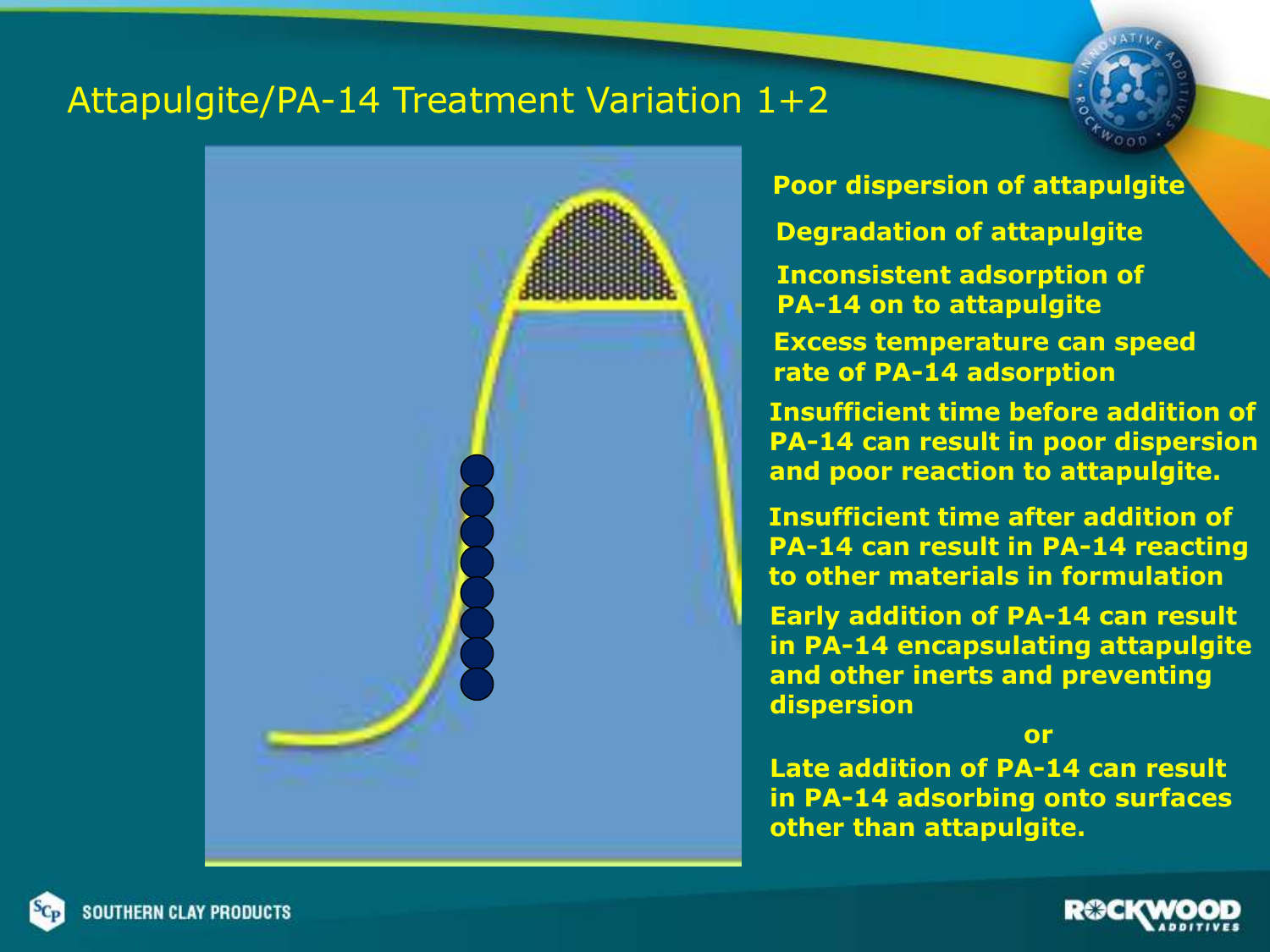#### Is there a solution?



# **YES!**



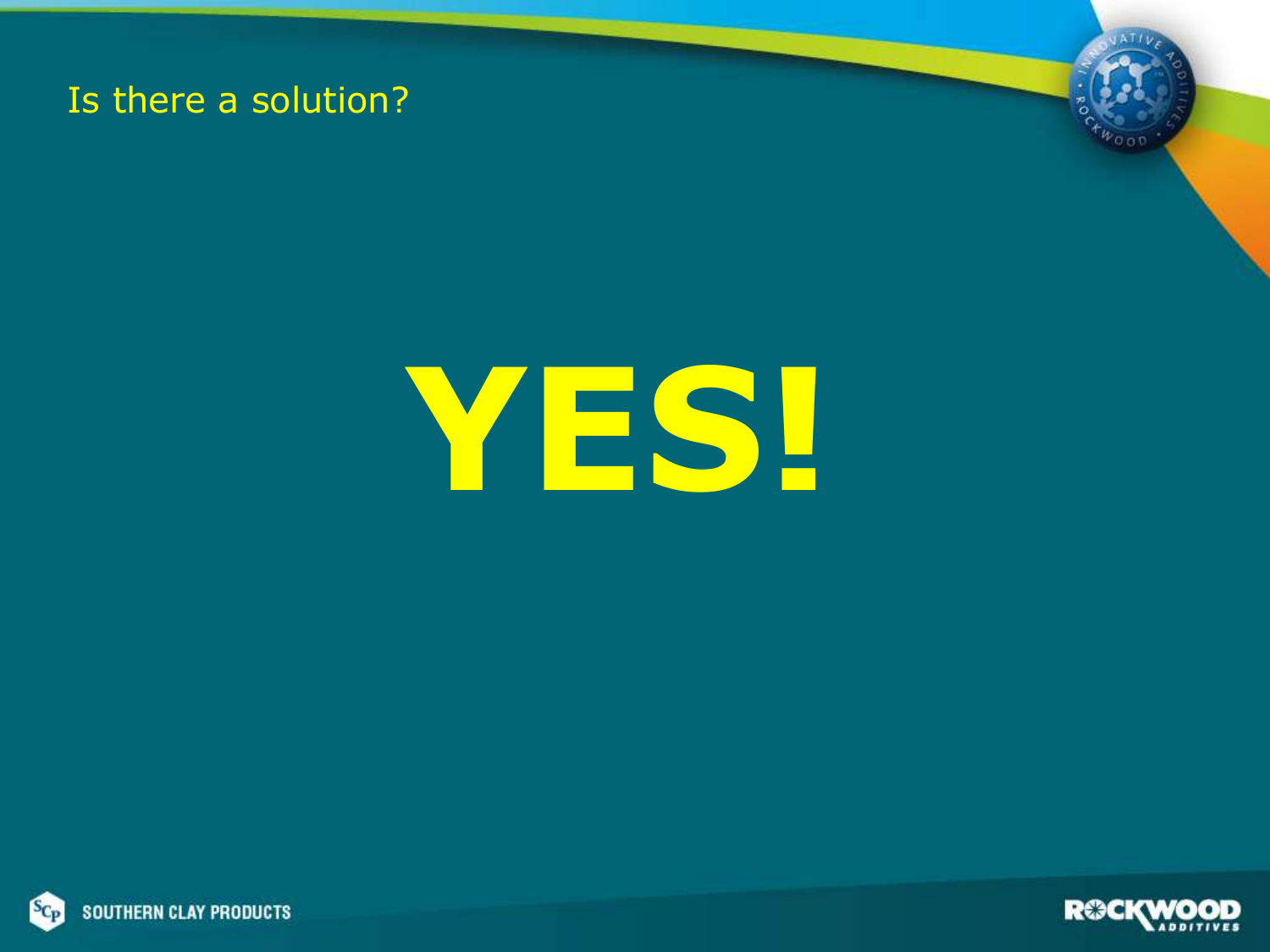Quat to actual clay ratio tightly controlled.

Moisture tightly controlled.

Manufacturing processes optimized.

Little variability from other ingredients.

Reduction in use level up to 40%.



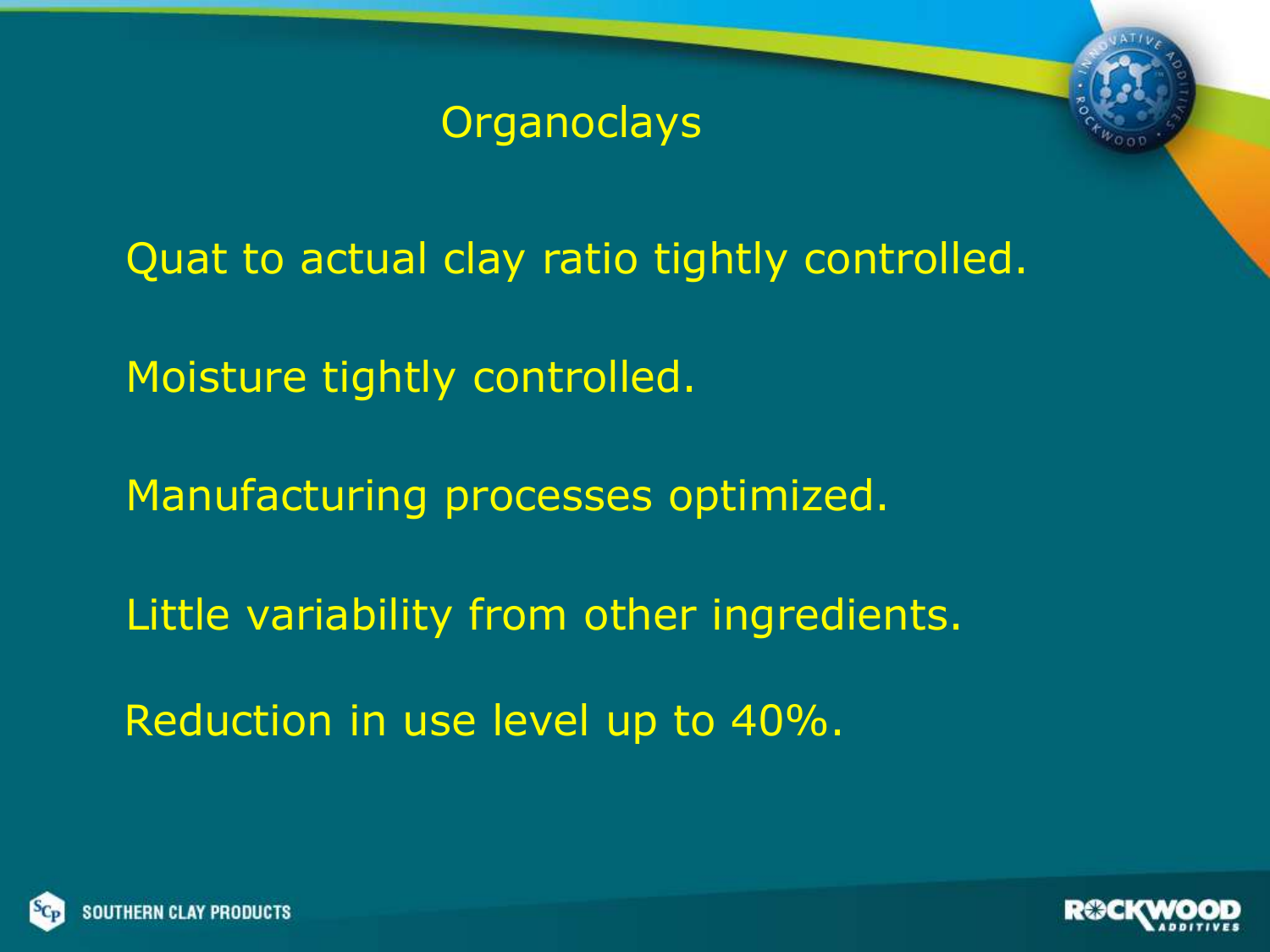## Quat to actual clay ratio tightly controlled.

# ± 1.5 LOI units



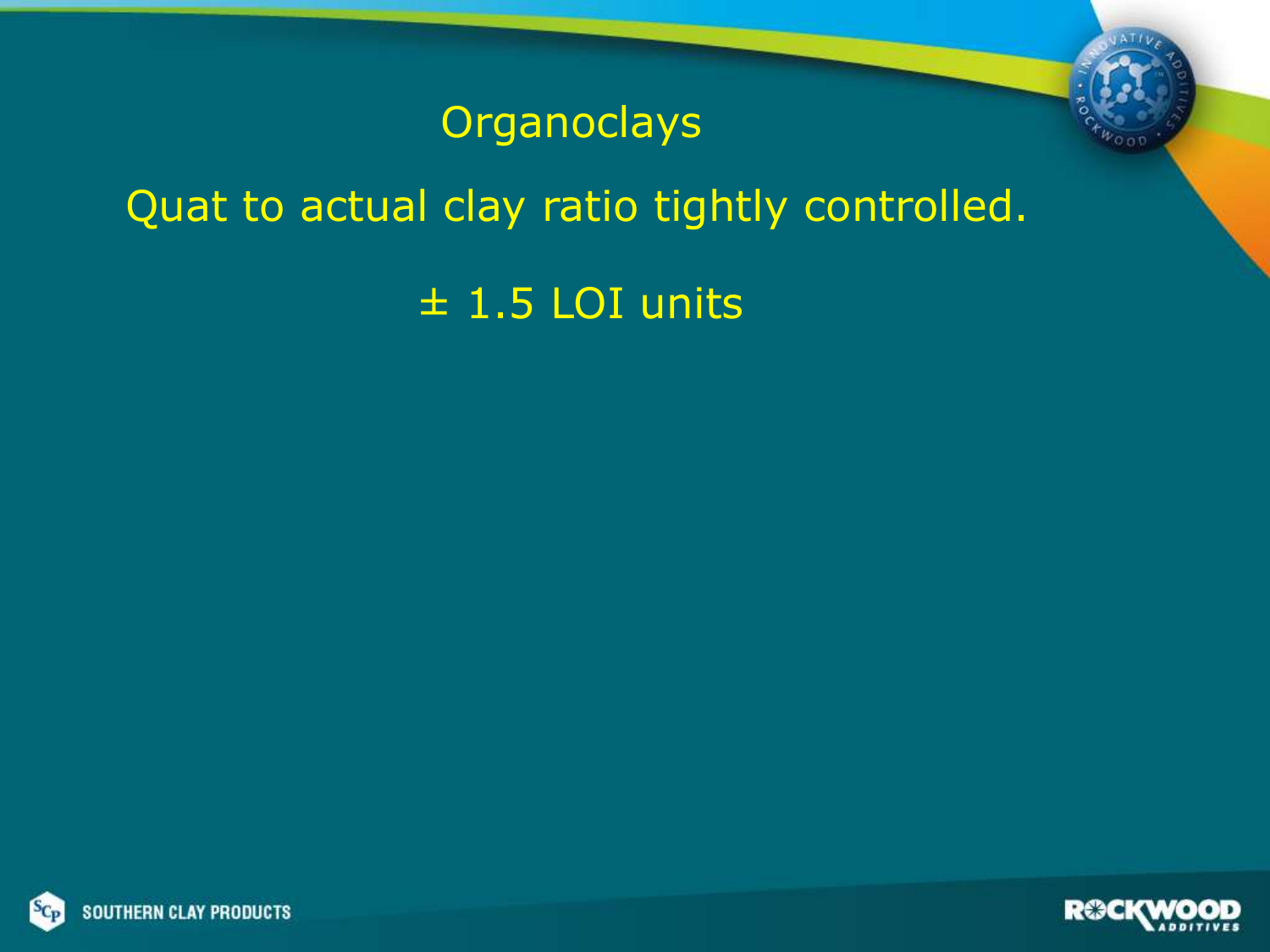Moisture tightly controlled.

 $2.0 - 4.0\%$ .



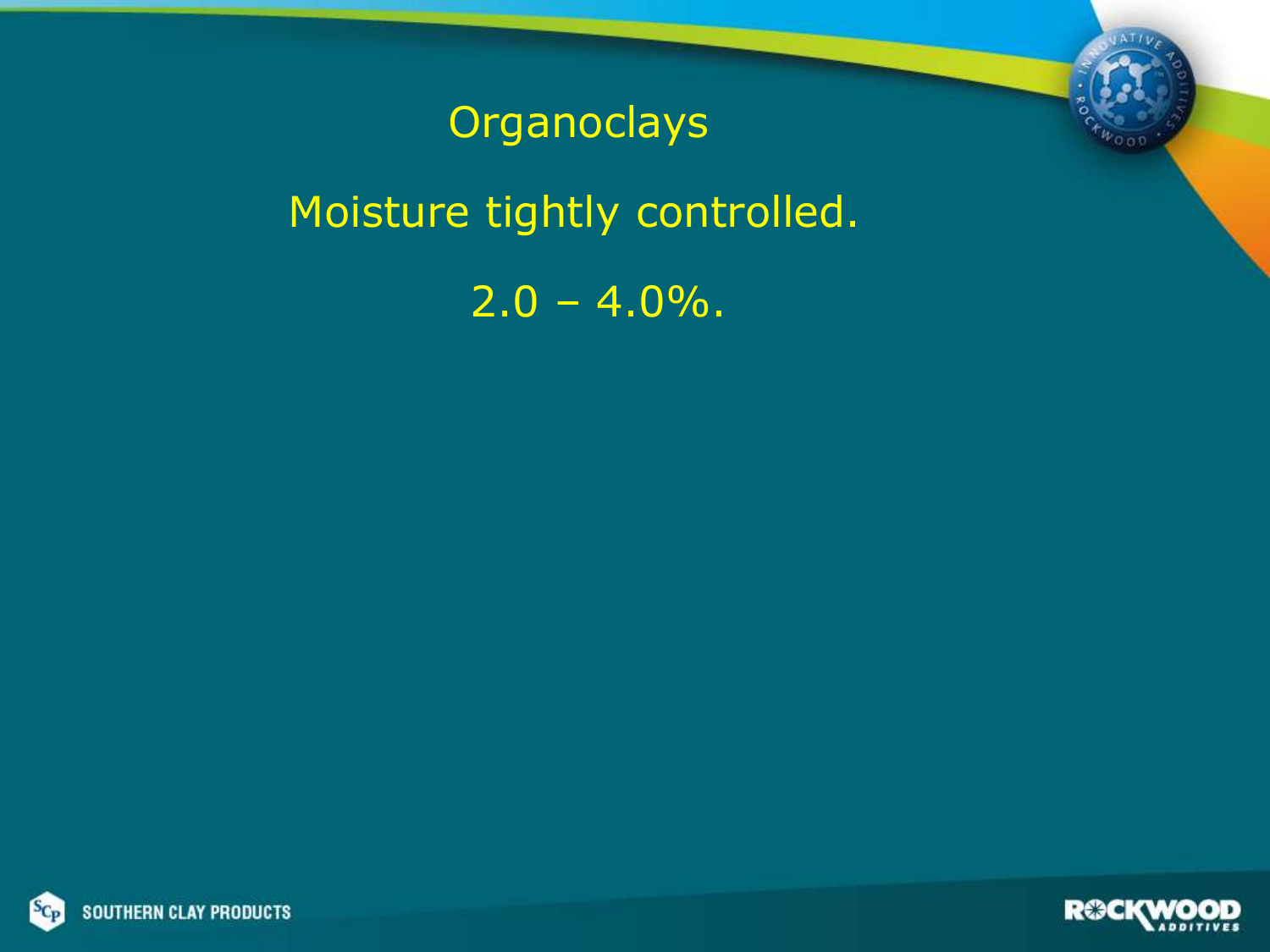Manufacturing processes optimized.

Organoclays are always predispersed in solvent and/or cutback



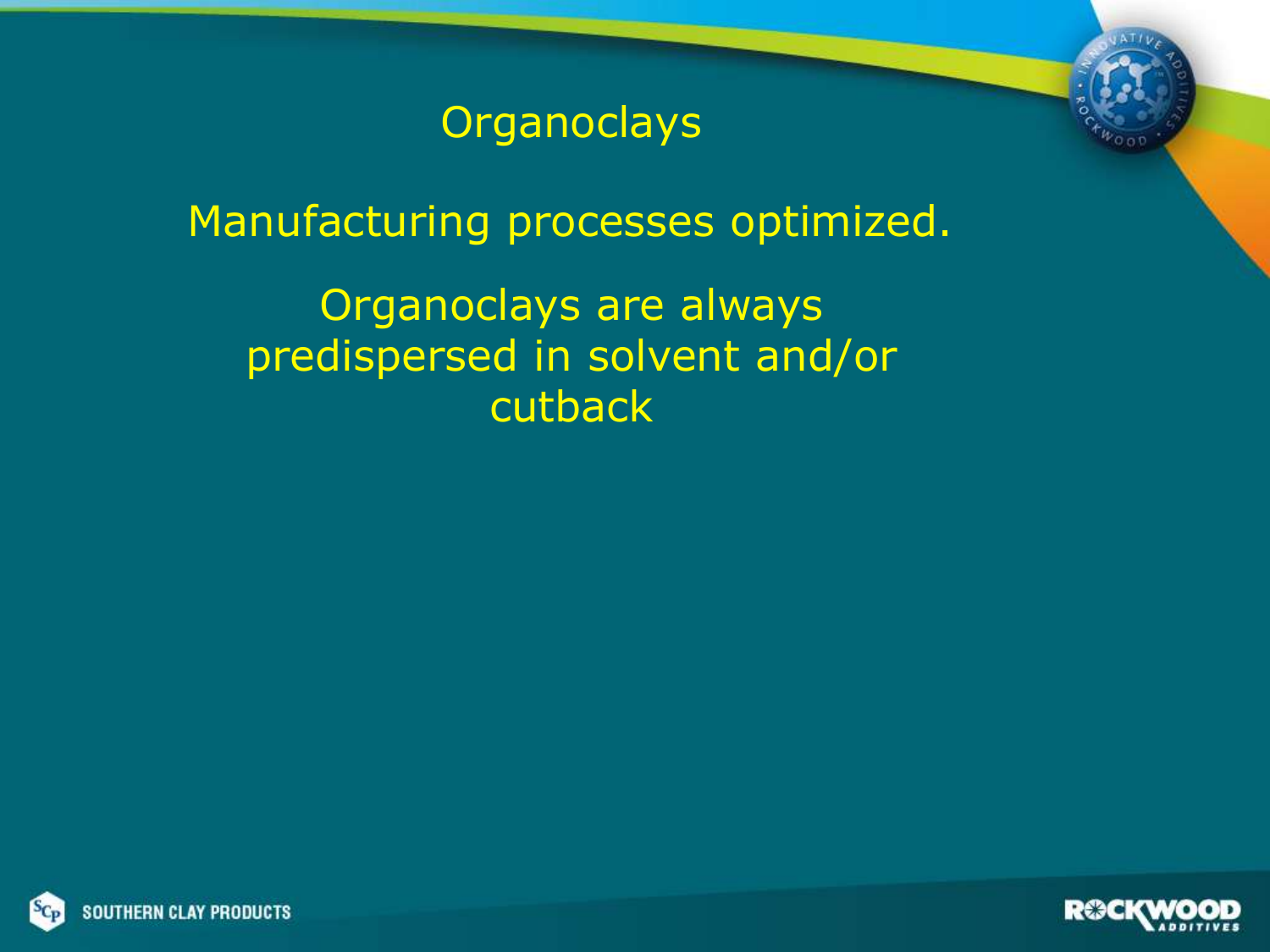Little variability from other ingredients.

Quat is pre-reacted to clay so there is no competition from other inerts and pigments.



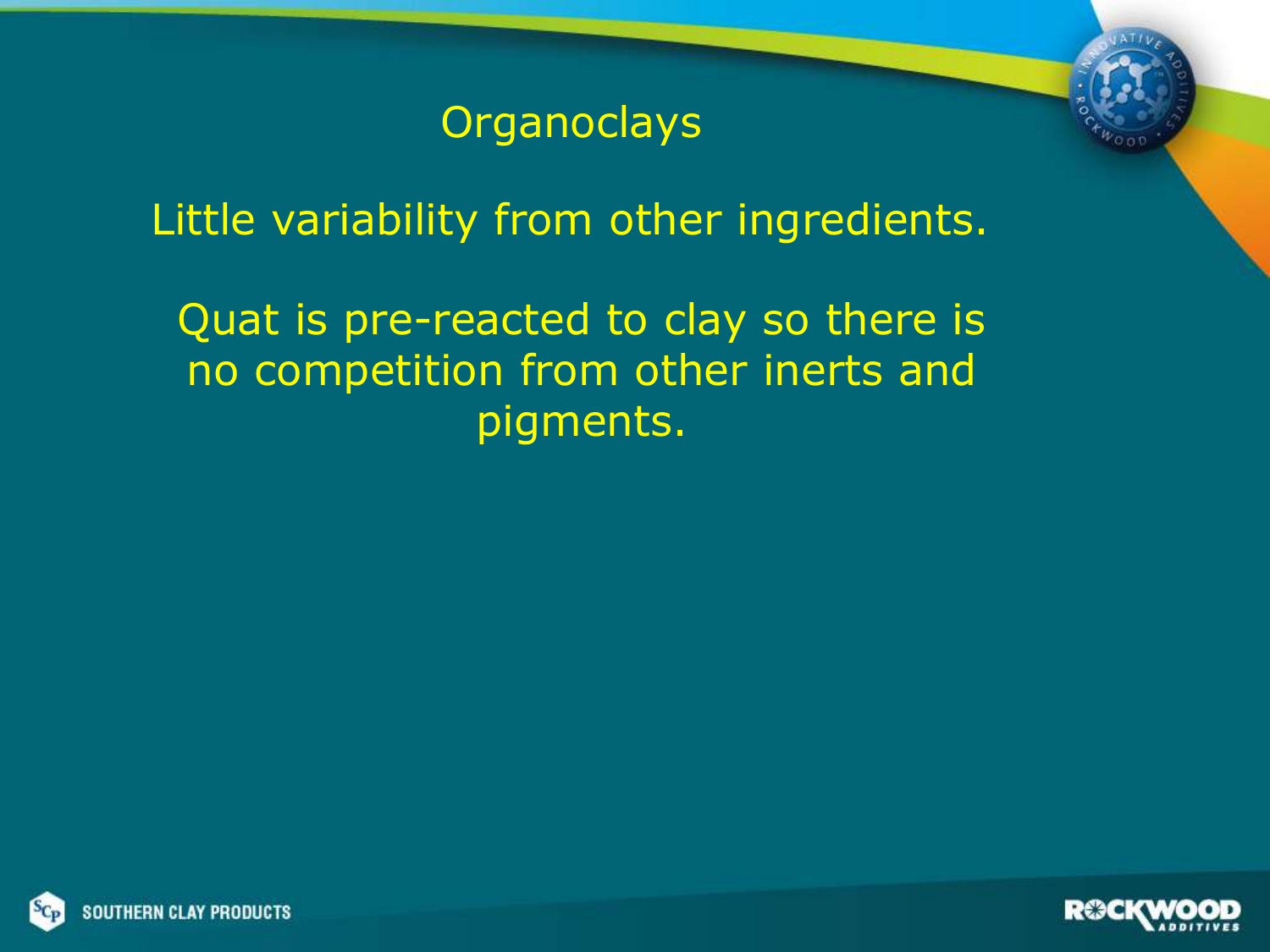Reduction in use level up to 40%.

Organoclays are highly efficient and highly effective with little concern about stability.



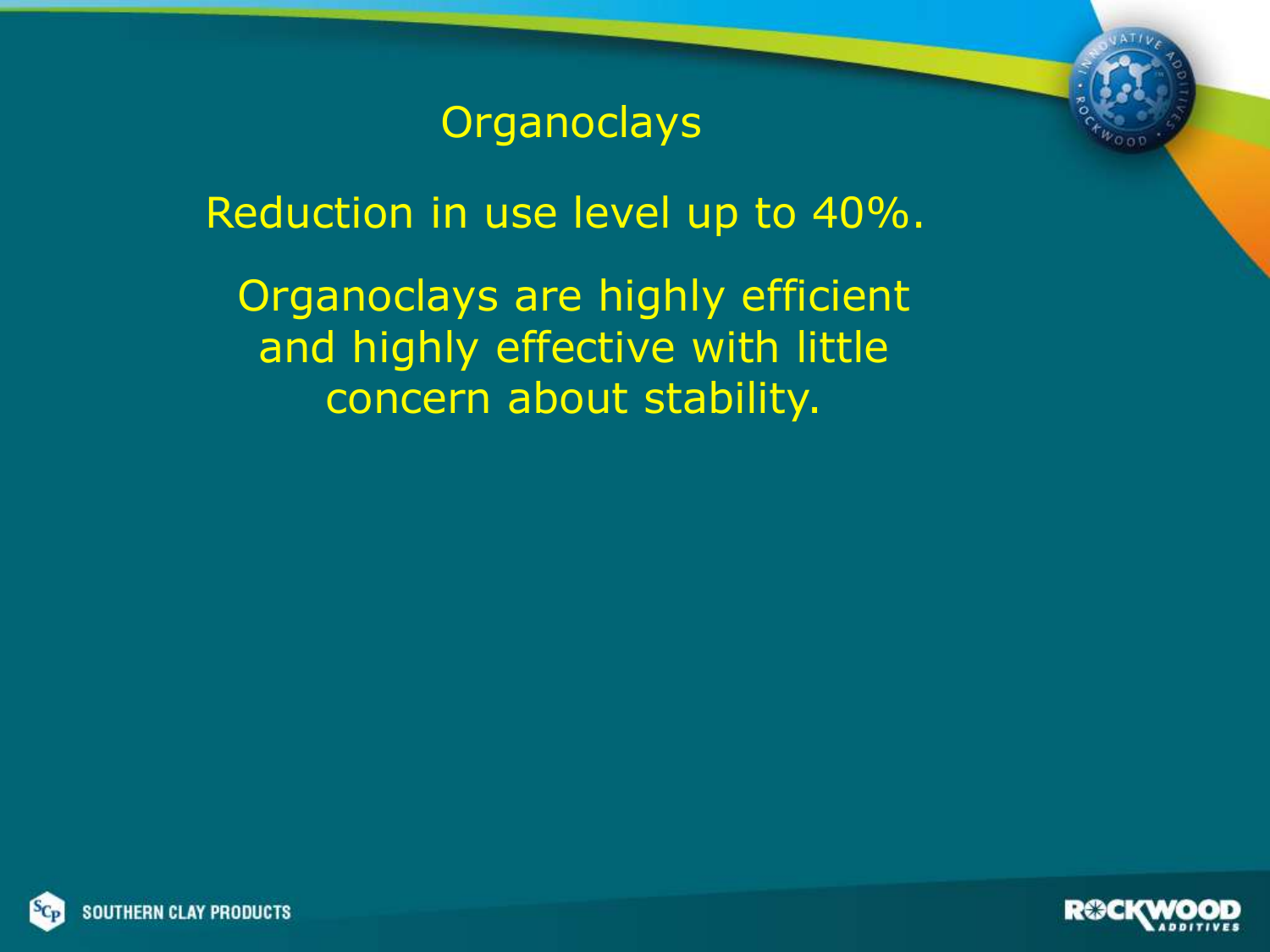# Organoclays vs. Attapulgite/PA-14

| <b>Performance</b>                                                                  |                              | <b>Dosing Information</b>                                  |                         |
|-------------------------------------------------------------------------------------|------------------------------|------------------------------------------------------------|-------------------------|
| <b>Initial Viscosity</b>                                                            |                              | <b>Attapulgite</b><br><b>PA-14</b>                         | 21.0 gms.<br>2.5 gms.   |
| Attapulgite + PA-14                                                                 | 150,000 cps.                 | VS.                                                        |                         |
| Organoclay 1 + Polar Activator<br><b>Organoclay 2</b>                               | 110,000 cps.<br>130,000 cps. | <b>Organoclay 1</b><br><b>Polar activator</b><br><b>Or</b> | 14.6 gms.<br>4.4 gms.   |
| <b>4 Week Stability</b>                                                             |                              | <b>Organoclay 2</b><br><b>Polar activator</b>              | $11.3$ gms.<br>0.0 gms. |
| <b>Attapulgite + PA-14</b><br>Organoclay 1 + Polar Activator<br><b>Organoclay 2</b> | $-15%$<br>$+ 8%$<br>$+18%$   |                                                            |                         |



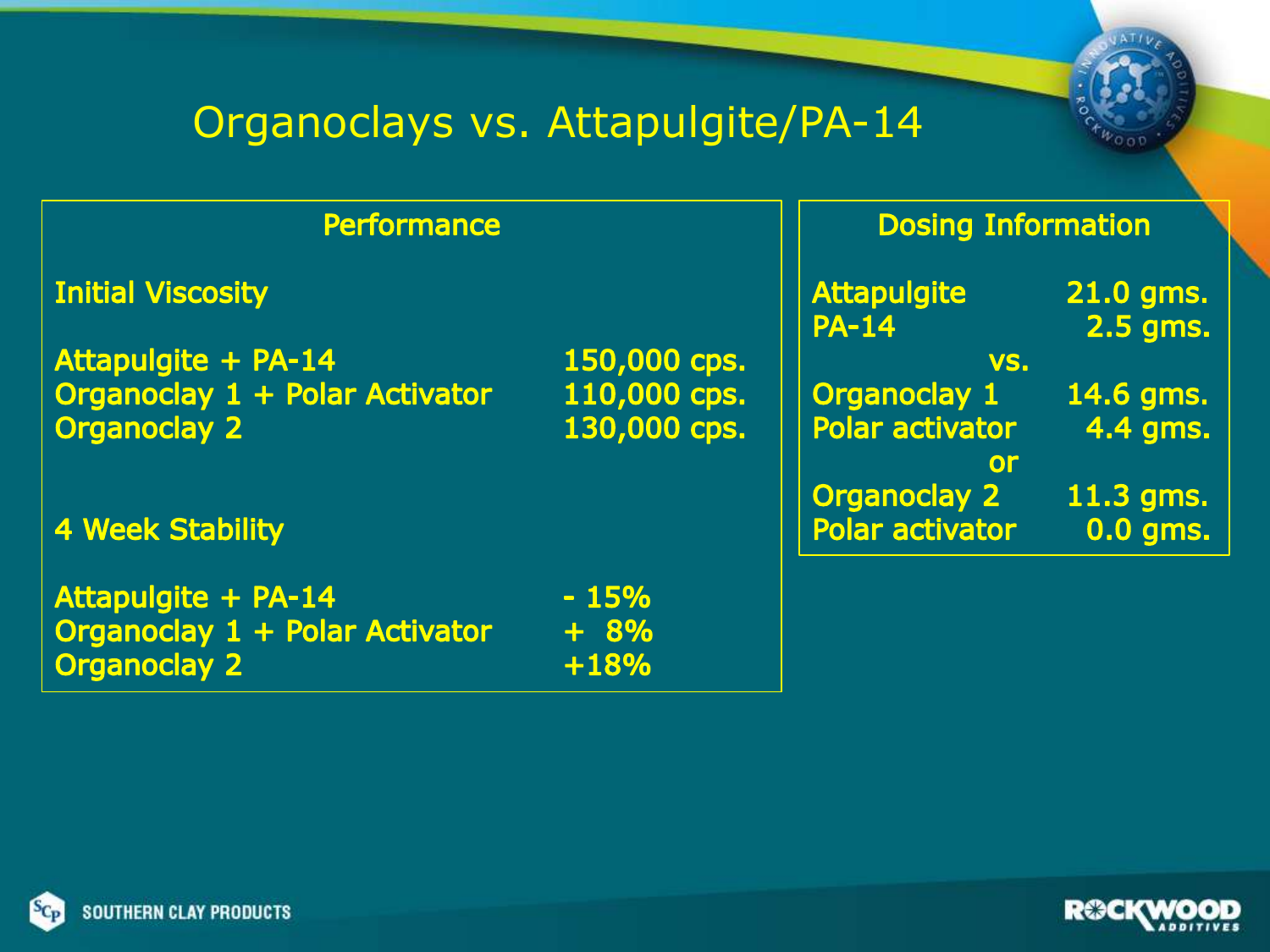## Organoclays vs. Attapulgite/PA-14 Other Advantages

- $\checkmark$  Reduction in crystalline silica up to 85%.
- $\checkmark$  Global sales force.
- $\checkmark$  Global distribution network including all 50 states.
- $\checkmark$  Dedicated technical development facilities for coatings in Texas and Kentucky.



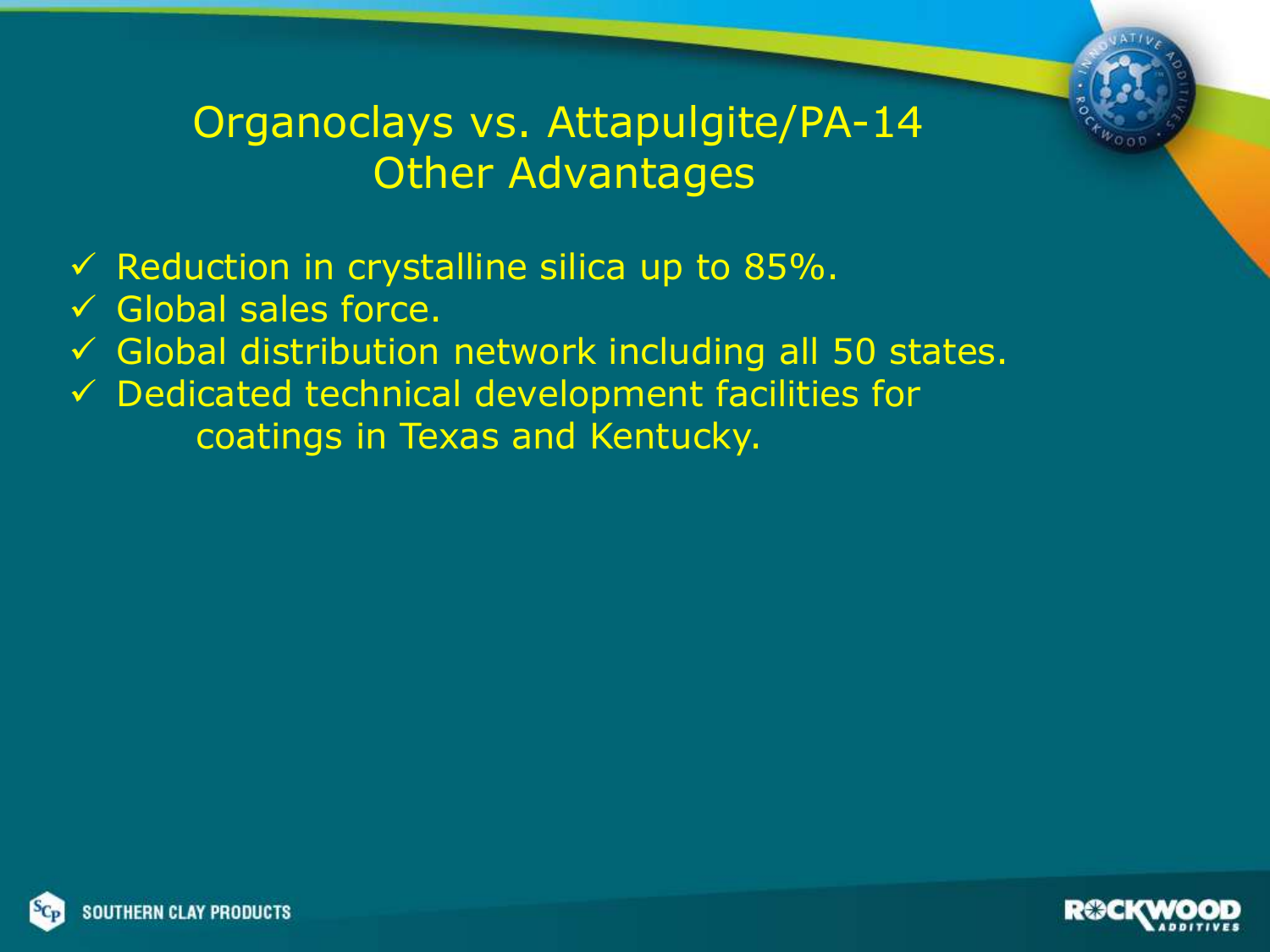#### **Available Product Information APPLICATION BULLETIN/TIXOGEL BOOKWOOD** Yср ROCKWOOD BOOMPOOR 850, 475, 496 **MOCKWOOD APPLICATION BULLETIN/Claytones** YСр Tixogel<sup>®</sup> VZ A Single Component, High Efficiency, Rheological Additive 120 Charla Mr. organies, TV 1562<br>Long BBD-326-200<br>Pax: RSS-672-1903 Claytone<sup>®</sup> II A Single Component, High Efficiency, Rheological Additive for Asphalt Roof Coatings, Adhesives, Sealants, and Mastics Claytone® It is an organically modified phytosticate. When property activated and dispersed in asphalt cutback, it imparts predictable and consistent viscosity. This is a desirable trait in many asphalt roof coatings, mastics, sealants, and patching compounds. When used in conjunction with traditional fibrous additives, Claytone® II is an ideal substitute for astestos or attapuigle/surfactant systems. **Typical Properties:** Of White<br>Free Flowing Powder Colon Form: Form: Loose Bulk Density: 26.0 Em/E<sup>8</sup> 85% less than 200 Mesh Particle Size: Weight Loss: 37.0% at 1000°C Advantages of using Claytone" II:<br>• Organically modified as supplied (No need for additional surfactant) · Consistent moisture content · Stable, predictable viscosity · Eastly dispersed · Exceptional increase in efficiency Claytone® II is a single component meological additive that can be added to asphalt products. It eliminates the unpredictable and labor intensive process of manufacturing an "in situ" clay! surfactant complex which is typical when using attapulgite clay. Test data shows that Claytone® ii, when properly dispersed in asphalt cutback, generates a more stable and predictable viscosity profile than traditional attapulgite/PA-14 acetate detradecene co-mateic anhydride) systems. It is well known that optimizing the stayleurlactant ratio is critical to system performance.



ROCKWOOD

Bookhoop

**SOUTHERN CLAY PRODUCTS** 

#### for Asphalt Roof Coatings, Adhesives, Sealants, and Mastics

Tinogel<sup>e</sup> VZ is an organically modified phyllosiicate. When property activated and<br>dispersed in asphalt cuttuasi, it imparts predictable and consistent viscosity. This is a desirable trait in many asphalt ruof coatings, mastics, seatants, and patching. compounds. When used in conjunction with traditional fibrous additives, Tirogel® VZ is an ideal substitute for asbestos or attapuigits/surfactant systems.

#### **Typical Properties:**

Light Buff Powder<br>1.7 g/cm<sup>3</sup> Coloulf orm: Loose Derafty 70% less fran 200 Mesh Particle Size: 3.0% maximum Moniture Content

#### Advantages of using Tixogel VZ":

· Organically modified as supplied (No need for additional surfactant)

- · Consistent moisture content
- · Stable, predictable viscosity
- · Easily dispersed
- · Exceptional increase in efficiency

Tisoget<sup>®</sup> V2 is a single component meological additive that can be added to asphalt products. It eliminates the angredictable and labor intensive process of manufacturing<br>an "in situ" clay! surfacturit complex which is typical when using attapulgite clay. Test data shows that Trogel V2", when properly depersed in asphalt cuttock, generates a more stable and predictable viscosity profile than traditional altapulgite/PA-14 acetate detradecene co-maleic arrhydride) systems. It is well known that optimizing the clay/surfactant ratio is critical to system performance.